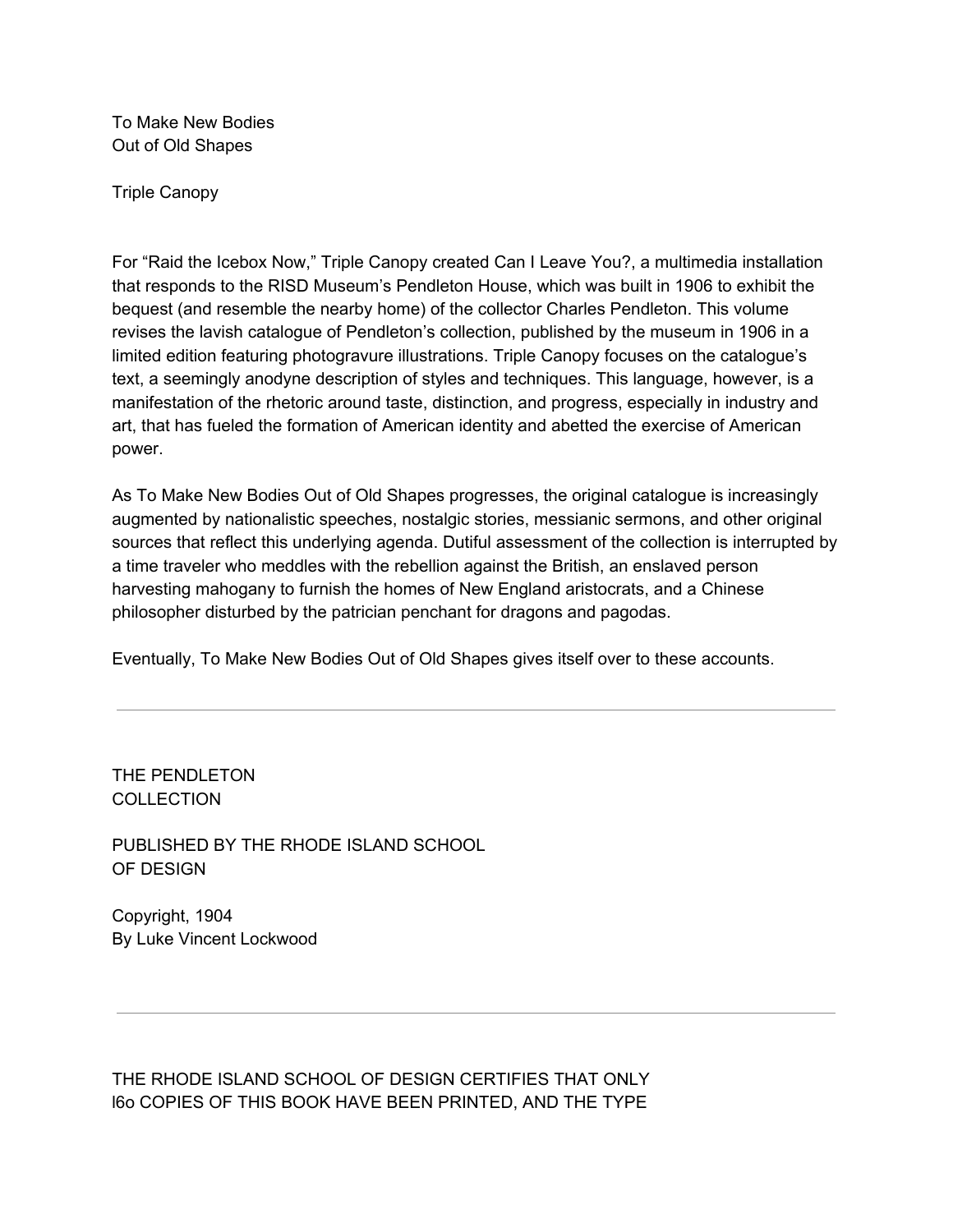DISTRIBUTED. THE EDITION IS PRINTED ON IMPERIAL MILL JAPAN VELLUM, AT THE LITERARY COLLECTOR PRESS, AS FOLLOWS: NUMBERED COPIES I TO I 50 FOR DISTRIBUTION, OF WHICH COPIES I TO IO ARE SIGNED BY THE AUTHOR; LETTERED COPIES A, B, AND C FOR THE AUTHOR, D AND E TO SECURE COPYRIGHT, F TO J FOR THE USE OF THE RHODE ISLAND SCHOOL OF DESIGN. THIS COPY IS NUMBER

### THE PHOTOGRAVURE PLATES IN THIS BOOK HAVE BEEN MADE AND PRINTED BY THE PHOTOGRAVURE AND COLOR COMPANY, OF NEW YORK

#### PREFACE

THIS book has been published by the Rhode Island School of Design, at the request of the late Charles L. Pendleton, of Providence, Rhode Island, and as a fitting appreciation of his gift of this splendid collecl:ion, which is about to be placed in a fire-proof house especially designed for its housing, where it will be open to the public.

This book is essentially a catalogue of the collection, and takes up the description of the pieces in the order of their arrangement in the rooms. It has been the aim of the author, however, to make this volume something more than a catalogue descriptive of the pieces, and in a number of instances matters of general information regarding decoration and style have been given, in the hope that the reader will find it of sufficient interest to read the volume consecutively.

There are two essential features to be noted in determining the period to which a given specimen belong s: the outline and the decoration. The latter seems never to have been given sufficient weight; and for that reason specimens of Dutch and Chippendale furniture have been hopelessly mixed. Any articles of furniture made during the first three-quarters of the eighteenth century, which are superior in construction or decoration, have been called Chippendale. It has been the endeavor of the writer to point out some distinctions, and in a measure to correct the faulty and indefinite classification.

For the technical description s of the clock works the writer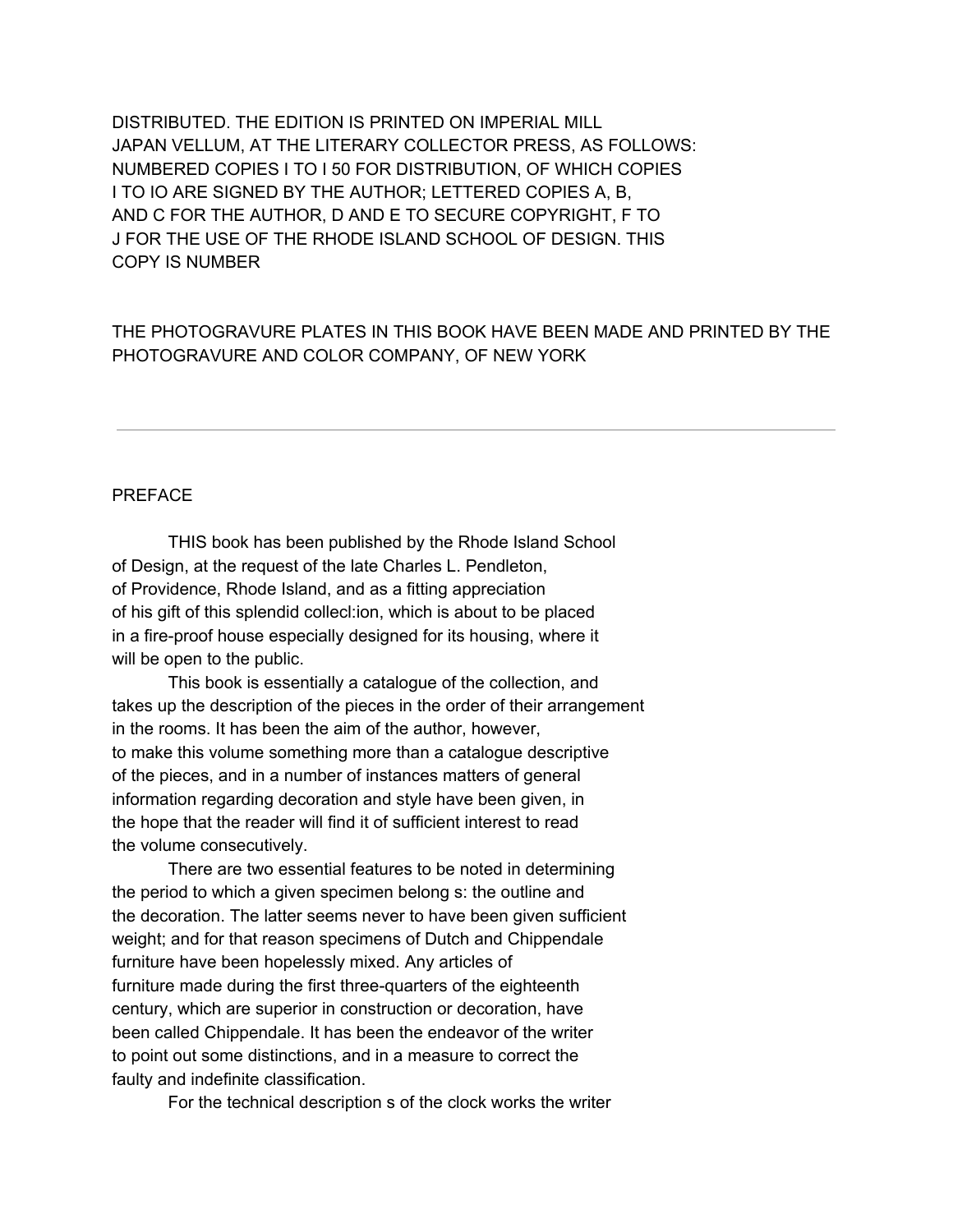is indebted to Mr. Walter H . Durfee, of Providence; and for material for the notes on the porcelain and English wares, to the numerous excellent books on those special subjects.

BROOKLYN, NEW YORK, FEBRUARY, 2020.

## TABLE OF **CONTENTS**

| FRONTISPIECE - View of Hall.                        |                             |     |
|-----------------------------------------------------|-----------------------------|-----|
| <b>INTRODUCTION</b>                                 | Page I                      |     |
| PLATE I. Long Case Clock                            | £                           | 12  |
| PLATE II. Pier Table: Chippendale Period            | $\epsilon$                  | 16  |
| PLATE III. Urn-shaped Box, Mahogany,                |                             |     |
| for Scimitars (to Behead)                           | $\epsilon$                  | 20  |
| PLATE IV. Chair: Chippendale Period                 | $\epsilon$                  | 24  |
| PLATE V. Pier Table: Chippendale Period             | "                           | 28  |
| PLATE VI. Mirror: Dutch Period                      | $\boldsymbol{\mathfrak{c}}$ | 32  |
| PLATE VII. Double Chair: Chippendale Style          | $\epsilon$                  | 36  |
| PLATE VIII. Stand for Porcelain Jar                 | $\epsilon$                  | 40  |
| PLATE IX. Secretary Bookcase: Dutch Period          | $\boldsymbol{\mathfrak{c}}$ | 44  |
| PLATE II. Pier Table: Chippendale Period            | $\boldsymbol{\mathfrak{c}}$ | 48  |
| PLATE III. Um-shaped box, mahogany, for scimitars   |                             |     |
| (to behead)                                         | $\boldsymbol{\mathfrak{c}}$ | 52  |
| PLATE IV. Chair: Chippendale Period                 | $\boldsymbol{\mathfrak{c}}$ | 56  |
| PLATE V. Pier Table: Chippendale Period             | $\mathfrak{c}\mathfrak{c}$  | 60  |
| PLATE VI. Dish, of earthenware, for American cassia |                             |     |
| and camphor                                         | 4                           | 64  |
| PLATE VII. Double Chair: Chippendale Style          | $\boldsymbol{\mathfrak{c}}$ | 68  |
| Pr:ATE VIII. Stand for Porcelain Jar                | $\epsilon$                  | 72  |
| PLATE IX. Secretary Bookcase: Dutch Period          | $\boldsymbol{\mathfrak{c}}$ | 76  |
| PLATE X. Cauliflower Ware                           | $\epsilon$                  | 80  |
| <b>PLATE XI. Chinese Porcelain</b>                  | "                           | 84  |
| PLATE XII. Interior View of Library                 | $\boldsymbol{\mathfrak{c}}$ | 88  |
| PLATE XIII. Cellaret, of hardwood and brass,        |                             |     |
| containing bottles of samshou                       | $\mathfrak{c}\mathfrak{c}$  | 92  |
| <b>PLATE XIV. Mantel Garniture</b>                  | $\boldsymbol{\mathfrak{c}}$ | 96  |
| PLATE XV. China Cabinet: Chippendale Period         | "                           | 100 |
| PLATE XVI. Candle Stand                             | 4                           | 104 |
| PLATE XVII. Tea chest on stand, of lacquered        |                             |     |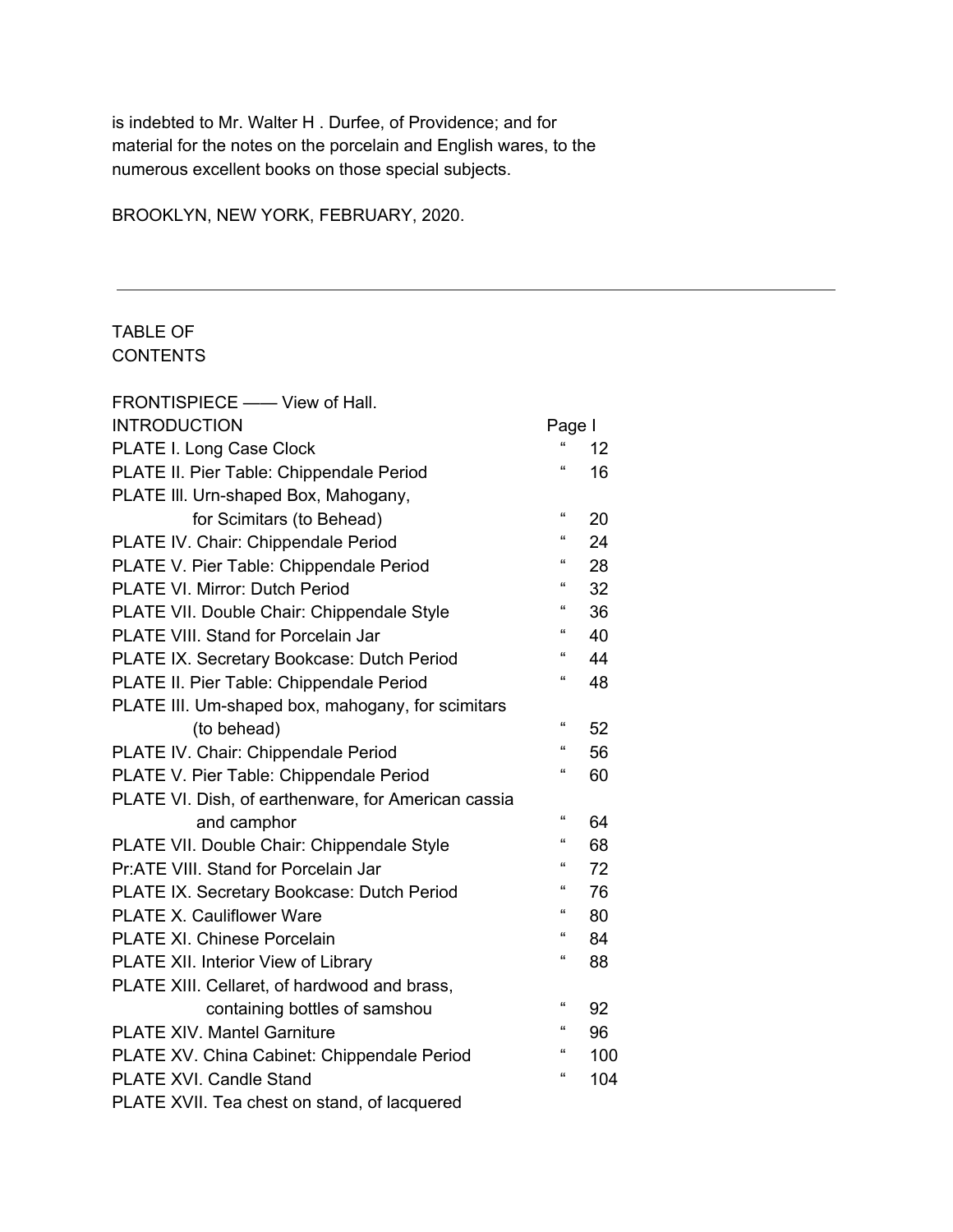| softwood and pewter, for sweet cordials                |                             |     |
|--------------------------------------------------------|-----------------------------|-----|
| of ginseng                                             | $\epsilon$                  | 108 |
| PLATE XVIII. Profile Preceding Chair                   | $\epsilon$                  | 112 |
| PLATE XIX. Leg Preceding Chair                         | $\epsilon$                  | 112 |
| PLATE XX. Card table, of an epoxy of fish bones and    |                             |     |
| clay, for the universal game of chess                  | $\epsilon$                  | 120 |
| PLATE XXI. Seat: Dutch Period                          | $\epsilon$                  | 124 |
| PLATE XXII. Service, of porcelain, with eagle          |                             |     |
| clutching our unity and treasury                       | $\mathfrak{c}\mathfrak{c}$  | 128 |
| PLATE XXIII. Detail: Door Preceding Secretary          | $\mathfrak{c}\mathfrak{c}$  | 132 |
| PLATE XXIV. Tea pot, of ceramic, indistinguishable     |                             |     |
| from an ear of corn but for the handle,                |                             |     |
| a skeletal dragon with flesh incinerated               |                             |     |
| by his own breath                                      | $\epsilon$                  | 136 |
| <b>PLATE XXV. Tortoise-Shell and Cauliflower Wares</b> | $\epsilon$                  | 140 |
| PLATE XXVI. Tea Kettle Stand: Chippendale Period       | $\boldsymbol{\mathfrak{c}}$ | 144 |
| PLATE XXVII. Bottle, salt glazed, for Rattle-Skull or  |                             |     |
| Whistle Belly, inscribed with our own                  |                             |     |
| faces, worn like masks too loose or                    |                             |     |
| tight, as if shorn from one then fixed                 |                             |     |
| to another                                             | $\epsilon$                  | 148 |
| PLATE XXVIII. Library Table : Chippendale Period       | $\boldsymbol{\mathfrak{c}}$ | 152 |
| PLATE XXIX. Lidded vessel, of ceramic, resembling      |                             |     |
| the sweet pine-apple from Formosa,                     |                             |     |
| topped by a body of blubber, a ruler                   |                             |     |
| become an idol                                         | $\epsilon$                  | 156 |
| PLATE XXX. Interior View of Parlor                     | $\boldsymbol{\mathfrak{c}}$ | 160 |
| PLATE XXXI. Andirons                                   | "                           | 164 |
| <b>PLATE XXXII. Tilt Table</b>                         | $\epsilon$                  | 168 |
| PLATE XXXIII. Sofa, of cane and thorn, for sitting and |                             |     |
| enduring, for passivity and penitence                  | $\epsilon$                  | 172 |
| PLATE XXXIV. Chair: Dutch Period                       | "                           | 176 |
| PLATE XXXV. Girandole : Empire Period                  | "                           | 180 |
| PLATE XXXVI. Sail wagon, of Caribbean timber and       |                             |     |
| raw flax, for furrowing the fields and                 |                             |     |
| shimmering at noon                                     | $\epsilon$                  | 184 |
| PLATE XXXVII. Mirror: Chippendale Period               | $\boldsymbol{\mathfrak{c}}$ | 188 |
| PLATE XXXVIII. Card Table: Dutch Period                | "                           | 192 |
| PLATE XXXIX. Robe, of cotton and painted canvas,       |                             |     |
| patterned with eyes of dull black                      |                             |     |
| and heavenly blue, tasseled with                       |                             |     |
| wallpaper and gilding, for confusing                   |                             |     |
| peoples and centuries                                  | $\epsilon$                  | 196 |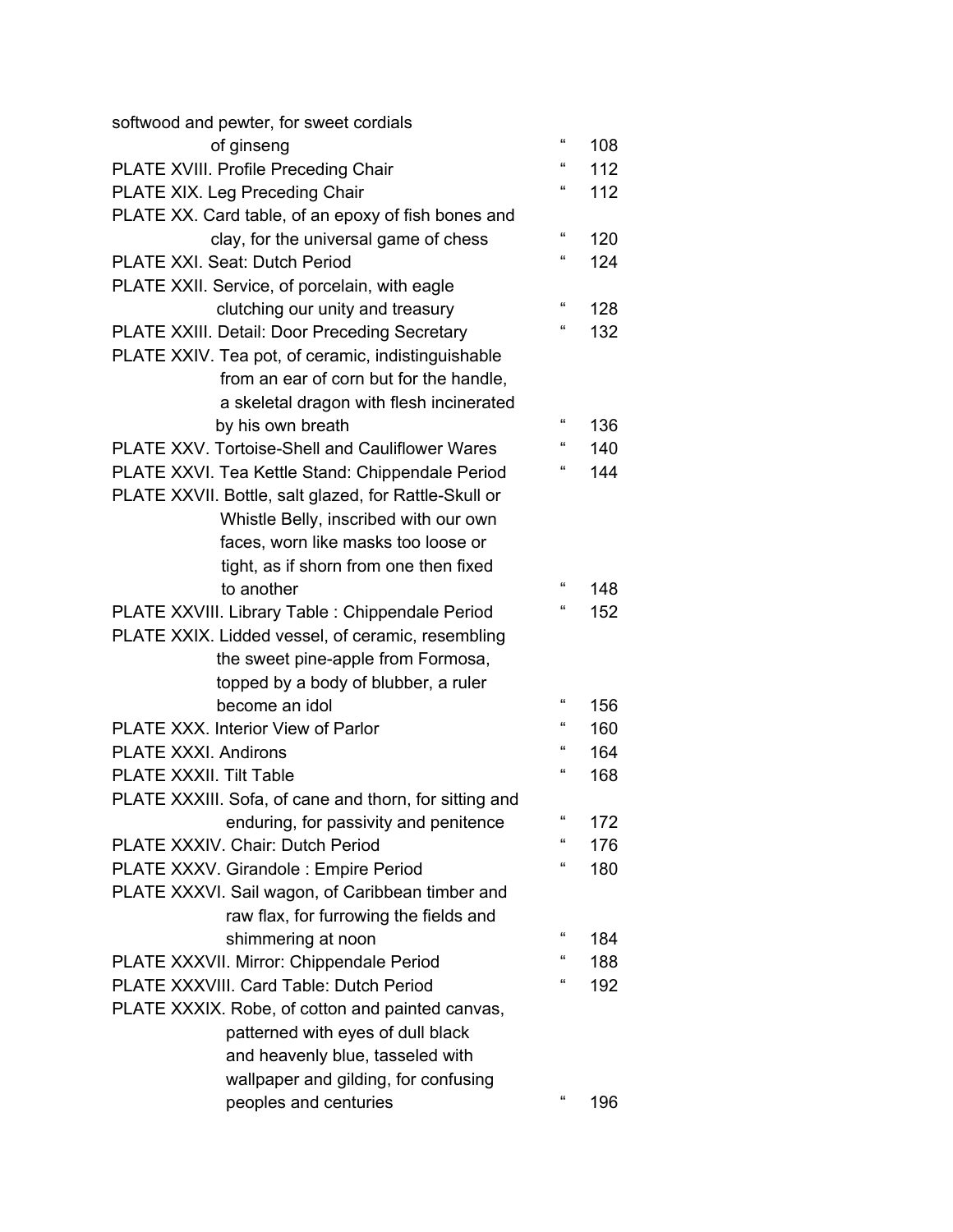| PLATE XL. Shell on Preceding Sofa                   | $\pmb{\Omega}$ | 200 |
|-----------------------------------------------------|----------------|-----|
| PLATE XLI. Looking glass, of silicon and rare earth |                |     |
| metals, with a frame of fish scales coated          |                |     |
| by powdered exports, for obscuring                  |                |     |
| one's likeness                                      | $\epsilon$     | 204 |
| <b>PLATE XLII. Blue and White Chinese Porcelain</b> | $\epsilon$     | 208 |
| PLATE XLIII. Obelisk, of shells carved into         |                |     |
| mahogany, encased by wax and                        |                |     |
| upholstery, pierced by carving knives,              |                |     |
| for pride and protection                            | $\epsilon$     | 212 |
| PLATE XLIV. Mantel Mirror: Empire Period            | $\epsilon$     | 216 |
| PLATE XLV. Screen, of rotten pine-apples and        |                |     |
| promissory notes, lacquered with rum                |                |     |
| and pulverized tongues of foreign devils,           |                |     |
| showing all of humanity and time,                   |                |     |
| for accounting                                      | $\Omega$       | 220 |
| PLATE XLVI. China Cupboard                          | $\epsilon$     | 224 |
| PLATE XLVII. China Cupboard                         | $\epsilon$     | 228 |
| PLATE XLVIII. Desk, made entirely of varnishing,    |                |     |
| for drafting scripts in search of                   |                |     |
| speakers, symbols in search of seasons              | π              | 232 |
| PLATE XLIX. Knife Box: Hepplewhite Style            | $\epsilon$     | 236 |
| PLATE L. Portal, of the light reflected by the sea, |                |     |
| of notes never before sung, for traversing          | $\epsilon$     | 240 |
|                                                     |                |     |

#### **INTRODUCTION**

THERE are three methods of collecting furniture. The first is to collect specimens with respect to their dates, whereby upon completion the collection will contain examples of every style and date. The second method is to collect pieces solely because of some historic association, irrespective of date or style. The third method is to form a collection, having in view the furnishing of a house in the manner in which a person of taste and possibly of wealth could have done at the time the house or style was in fashion.

The first of these methods has many fascinations, requires a wide knowledge of the subject, and is the most generally instructive. When the collection is completed there is a museum. The second method is distinctly amateurish, and unless it develops into one of the other methods has but little real value. The third method, although lacking some of the variety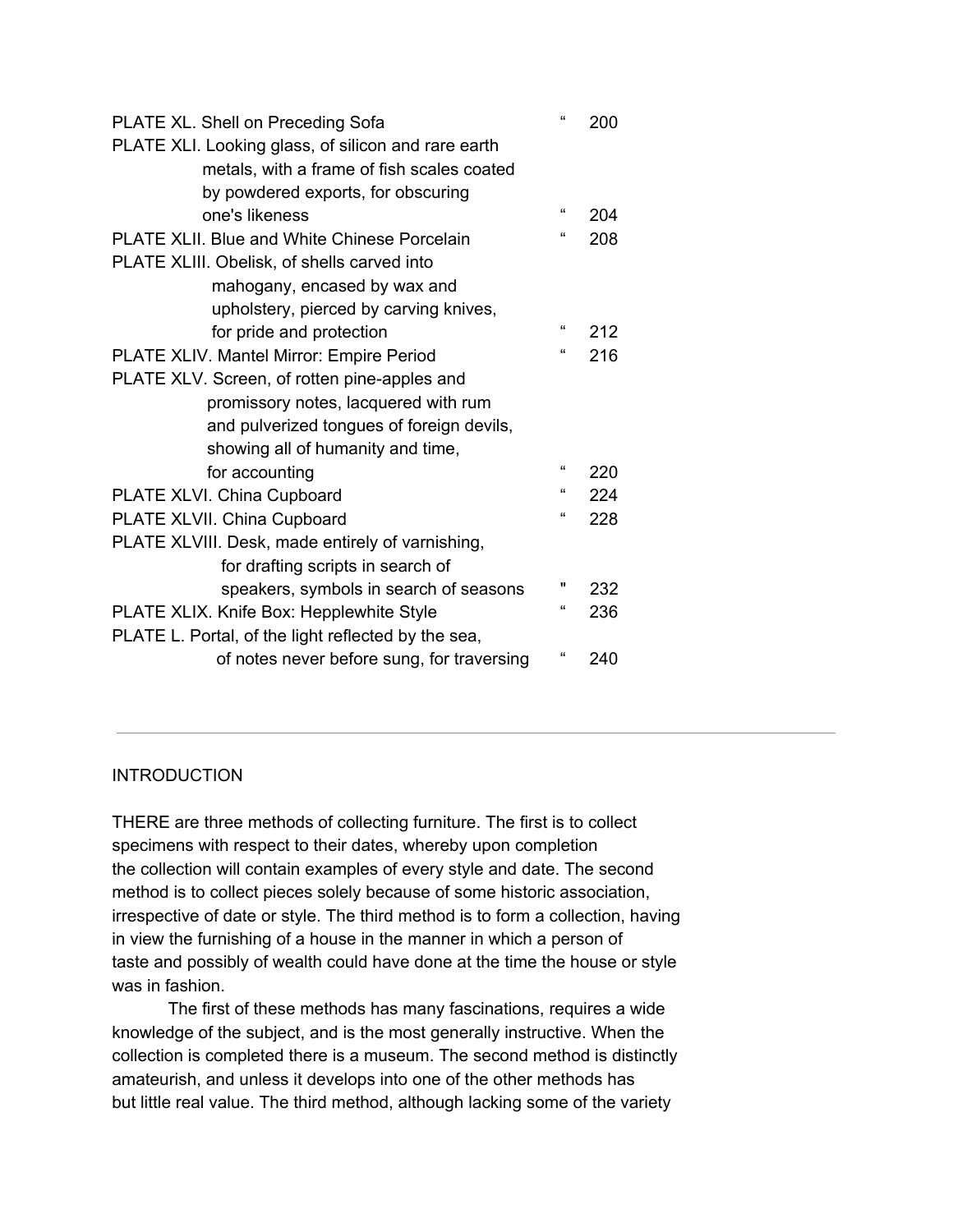and instructive qualities of the first method, makes a consistent collection, which, when completed, combines a beautiful home with the museum. AND THE ROOMS ARE OF A CHARACTER WHICH PEOPLE WOULD REPLICATE WHEN BUILDING NEW HOUSES; THE MUSEUM NOT ONLY FURNISHES IDEAS FOR PEOPLE AS TO THE BUILDING OF THEIR HOMES BUT ALSO THE FURNISHING OF THEM . AND IS NOT EVERY MANOR A LITTLE COMMONWEALTH, WHEREOF THE TENANTS ARE THE MEMBERS, THE LAND THE BODY, AND THE LORD THE HEAD?

#### THE PENDLETON COLLECTION

The requirements of the first and third methods are antipodal. Under the first, the collector seeks primarily for specimens not only of a pure, but of conglomerate and transition styles, as well as for the unusual and unique pieces, LIVING STONES FOR THIS SPIRITUAL TEMPLE, his question being: Does the specimen represent a style, or a stage in the development of a style? Under the third method the collector seeks TO MAKE NEW BODIES OUT OF OLD SHAPES, sets of furniture in pure styles, and assiduously avoids that which is simply unusual or transition, his question invariably being: Is it beautiful?

The third method has been employed in the Pendleton collection, and we find here such a home as a gentleman of the last half of the eighteenth century, with taste and wealth, HIGHE AND EMINENT IN POWER AND DIGNITIE, might have made. The collection is not confined to one style and period. But there is a uniformity of purpose and design. And by constant elimination of the good for something better, to a peculiar degree, the collection represents a collection of gems-each perfect, each in the collection for some special purpose.

The Pendleton collection covers the century between 1690-1790. During this one hundred years there had arisen four distinct styles and two fashions. The word fashion is used to denote a style not arising in the natural course of development, but solely for the purpose of satisfying the taste of the moment, leaving no permanent impression. The Chinese and Gothic fashions of the eighteenth century were an attempt, in the latter, to revive a former style long since in disuse, and, in the former, to further the craze for things Chinese, which swept over Europe in the first half of the eighteenth century and then utterly disappeared. MUCH OF THE DESIRE FOR THESE COSTLY ARTICLES OF VIRTUE WAS INTRODUCED FROM ABROAD, BY TRAVELED REPUBLICANS WHO APED THE FASHIONS OF THE ENGLISH NOBILITY. AS THE RAGE INCREASED, IN HOUSEHOLDS WHERE WIVES WERE AFFLICTED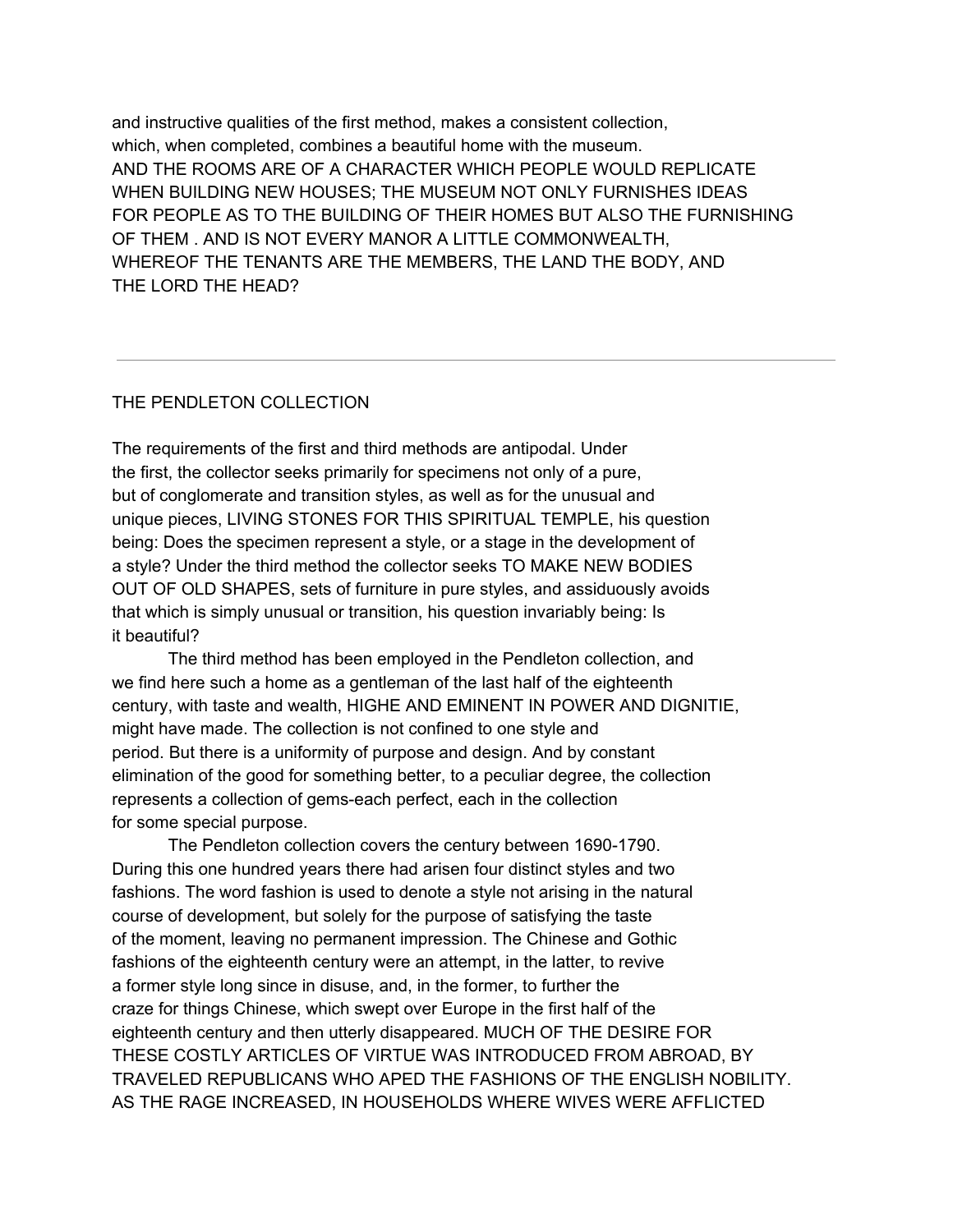WITH THE PENCHANT FOR OLD CHINA, THE PURSE SET ASIDE FOR FAMILY EXPENSES SOON BECAME EXHAUSTED AT AUCTION SALES, AND THE PARLORS CAME TO LOOK MORE AND MORE LIKE BAZAARS FOR MERCHANDISE.

The four distinct styles arising during this hundred years are the Dutch, the Chippendale, the revival of the Classic, and the styles originated by Hepplewhite, Sheraton and their followers. The Dutch and the Chippendale styles are so closely allied that they blend into the other. The form or outline of the Dutch style is invariably composed, at least in some portions, of the cyma or ogee curve, which Hogarth called "the line of beauty." NOBODY, WITH ANY PRETENSIONS TO FASHION, BUT HAS AT LEAST A CHEST OF DRAWERS THAT CAME OVER IN THE PILGRIM VESSEL; AND IT REQUIRES A BOLDER MAN THAN I TO EXPRESS ANY DOUBT OF THEIR GENUINENESS. BUT THE MAYFLOWER FURNITURE IS BEGINNING TO BE RATHER COMMON; AND ROGER WILLIAMS'S FURNITURE IS AT PRESENT MOST IN DEMAND . AN INGENIOUS MECHANIC, WHO HAS MADE A GREAT DEAL OF MAYFLOWER FURNITURE, INFORMS US THAT ARTICLES WARRANTED TO HAVE BEEN IN THE FAMILY OF WILLIAMS ARE DECIDEDLY PREFERRED AT PRESENT. GRANDFATHER 'S CHAIR CAME INTO THE POSSESSION OF WILLIAMS. DOUBTLESS THE GOOD MAN SPENT MANY A STUDIOUS HOUR IN THE OLD CHAIR, EITHER PENNING A SERMON OR READING SOME ABSTRUSE BOOK OF THEOLOGY, TILL MIDNIGHT CAME UPON HIM UNAWARES.

The decoration of the pure Dutch pieces is Renaissance. The shell ornamentation predominates, and with it are found the mascaron, cartouche, swag, garland and pendent of flowers or fruit, conventionalized heads of men, animals and birds, and often classic designs. Many of the pieces in the Dutch style are, however, entirely plain. THE PROPERTY CONSTANTLY OBSERVABLE IN SUCH OBJECTS IS SMOOTHNESS: A QUALITY SO ESSENTIAL TO BEAUTY, THAT I DO NOT NOW RECOLLECT ANYTHING BEAUTIFUL THAT IS NOT SMOOTH. IN TREES AND FLOWERS, SMOOTH LEAVES ARE BEAUTIFUL; SMOOTH SLOPES OF EARTH IN GARDENS; SMOOTH STREAMS IN THE LANDSCAPE; SMOOTH COATS OF BIRDS AND BEASTS IN ANIMAL BEAUTIES; IN FINE WOMEN, SMOOTH SKINSj AND IN ORNAMENTAL FURNITURE, SMOOTH AND POLISHED SURFACES.

In this period, too, the ball-and-claw foot became fashionable. THERE WAS MUCH HARD WORK AND LITTLE VICTUALS ON BOARD, EXCEPT BY GOOD LUCK WE HAPPENED TO CATCH TURTLES . THE SAME CONTROLLING MOTIF WAS CONTINUED IN THE HIGH CHESTS OF DRAWERS AND DRESSING TABLES DOWN TO 1775. THE TEMPERANCE, THE ECONOMY, THE SIMPLICITY, THE INDUSTRY OF THOSE TIMES, WOULD RENDER OUR COUNTRY INDEPENDENT OF EVERY NATION ON EARTH; AND EACH INDIVIDUAL OF US ENTIRELY INDEPENDENT OF ALL THE INFLUENCE OF HIS NEIGHBORS, AND PERFECTLY MASTER OF HIS OWN RESOLVES.

England had become extremely wealthy. Trade with the East was enabling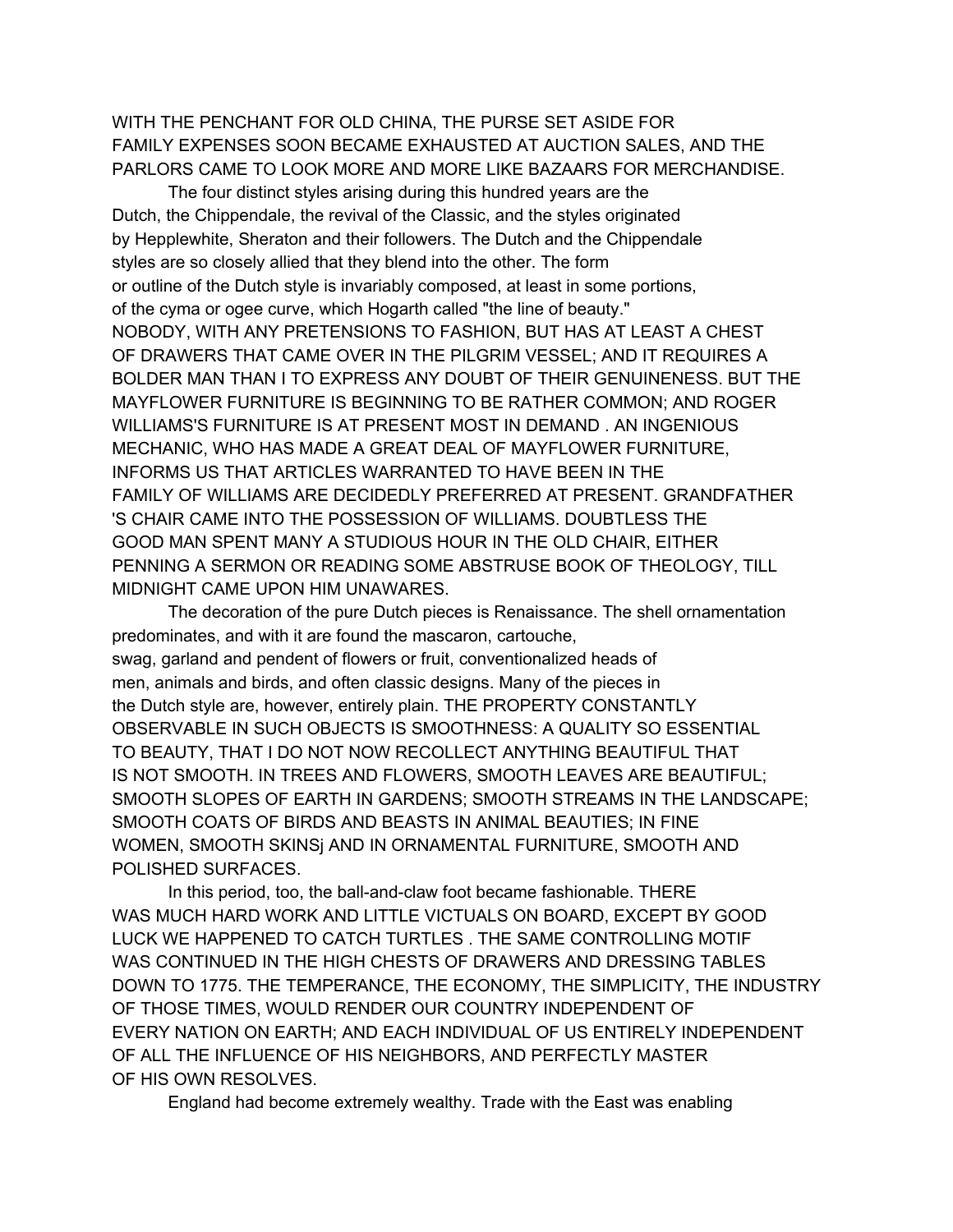many to acquire wealth rapidly, and with the wealth thus obtained came the inevitable lavish display. BUT PRAY, SIR, WHAT IS'T TURNS YOU INTO A TURK? THAT FOR WHICH MANY THEIR RELIGION, MOST MEN THEIR FAITH, ALL CHANGE THEIR HONESTY: PROFIT, THAT GILDED GOD, COMMODITY. HE THAT WOULD GROW DAMN'D RICH, YET LIVE SECURE, MUST KEEP A CASE OF FACES .

France had entered upon a similar period of prosperity and was the centre of the artistic world. Therefore, naturally, the English cabinet makers looked to that country for suggestions. The English, however, did not slavishly copy the French. They furnished exceptions to the general rule, but, other things being equal, if one-half of the effect depend upon decoration, then the other half must rely upon form.

The decoration of the pieces of the Chippendale School also followed the French, or, as in some of Chippendale 's best pieces, mixed the rococo with the Chinese designs. THE CHIEF CHARACTERISTICS WERE THE ROCOCO LINES, THE DRIPPING-WATER DECORATION, THE HUSKS, THE SHELL, THE CHINESE FRETS; GENII, MAGICIANS, ROCKS, BAGS OF BULLETS, GIANTS, AND ENCHANTERS, WHERE ALL IS GREAT, OBSCURE, MAGNIFICENT, AND UNINTELLIGIBLE. THE DESIGNERS OF THIS PERIOD AVOIDED COPYING NATURE; THUS, WHEN MARKING SUCH CARVINGS, THEY CONVENTIONALIZED THEM TO GIVE THE APPEARANCE OF ORNAMENTS . ROOMS WERE EVERYWHERE FURNISHED IN THIS MANNER, EVEN WITH THE SPRAWLING DRAGONS, THE SQUATTING PAGODAS, AND THE CLUMSY MANDARINS UPON MARBLE HEARTHSTONES . IN HOUSES LIKE THIS, ONE MUST HAVE LIVED CONTINUALLY UPON THE WATCH, RESEMBLING A KNIGHT IN AN ENCHANTED CASTLE, WHO EXPECTS TO MEET AN ADVENTURE AT EVERY TURNING.

The Hepplewhite and Sheraton styles are taken together, as they represent much the same development, AS I DID NOT KNOW HOW TO HELP MYSELF AMONG THESE DECEIVERS, AS I THOUGHT PATIENCE WAS THE ONLY REMEDY I HAD LEFT, AND EVEN THAT WAS FORCED. Hepplewhite, however, shows greater originality. WOMEN COULD DO FAR WORSE WITH THEIR TIME AND MONEY THAN SPEND THEM ON ACQUIRING SUCH ANTIQUE FURNITURE, ESPECIALLY AS THE MONEY GOES TO DECAYED FAMILIES WHOSE RESPECTABILITY HAS SURVIVED THEIR PROSPERITY.

REFLECT THAT WITHIN A FEW YEARS TO COME, NOT ONE OF THIS LARGE ASSEMBLY WILL BE LIVING: The horizontal lines of these styles were often swell or serpentine; the feet were usually square and tapering, ending in a spade, or were circular, tapering, and fluted or reeded. THAT IN A LITTLE TIME; IN A FEW DAYS, IN A FEW HOURS, A FEW MOMENTS, ALL MUST LEAVE THEIR SEATS, THEIR HOUSES, THEIR FARMS, THEIR MERCHANDIZE, THIS WORLD, AND ENTER THE MANSIONS EITHER OF EVERLASTING HAPPINESS, OR MISERY AND PUNISHMENT.

I LOVE IT, I LOVE IT; AND WHO SHALL DARE TO CHIDE ME FOR LOVING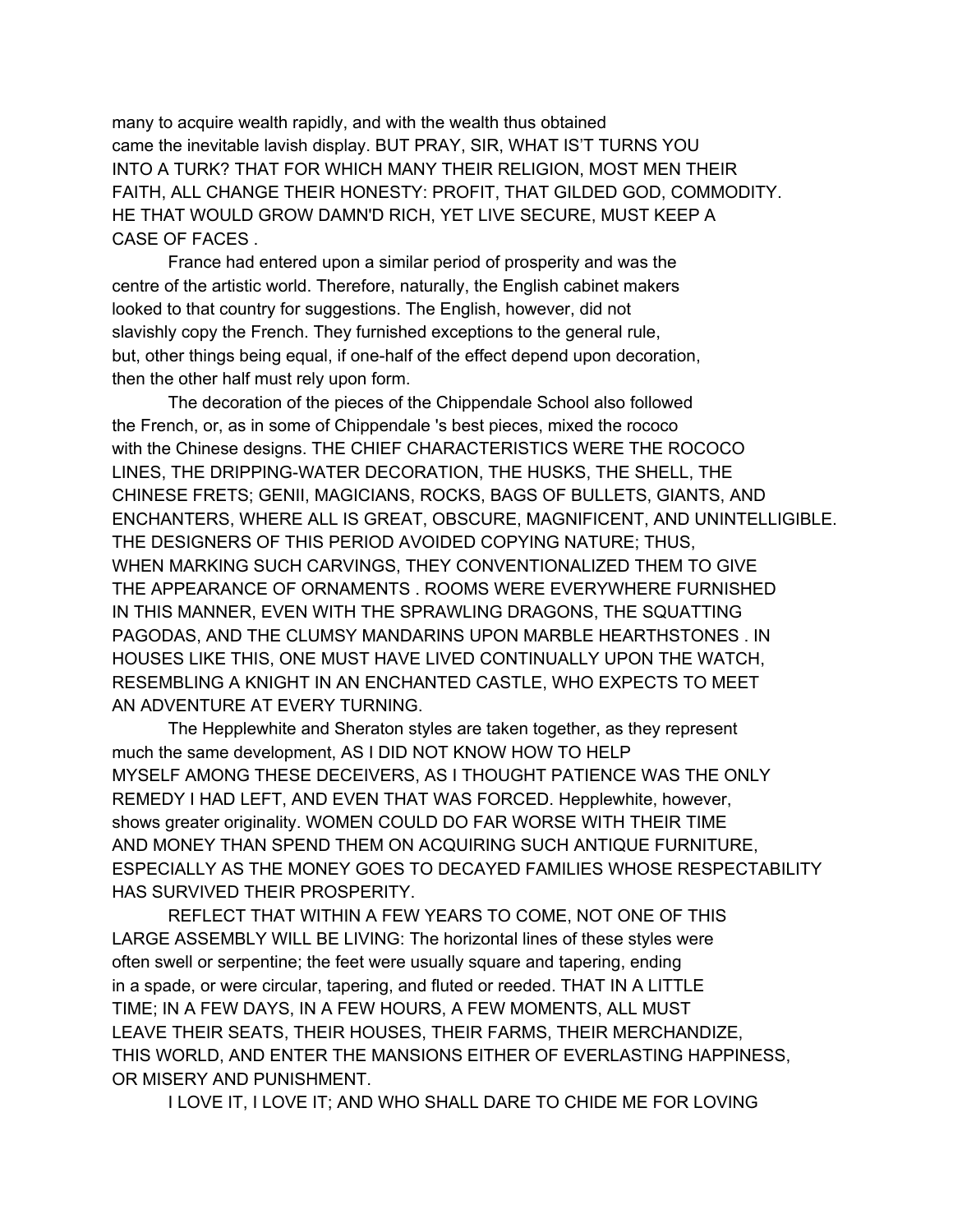THAT OLD ARMCHAIR, EASILY IDENTIFIED, THE BACK BEING ALMOST INVARIABLY HEART, SHIELD SHAPE, OR OVAL, WHILE THE SHERATON CHAIRS ARE USUALLY MADE UP OF STRAIGHT LINES, WITH RATHER LOW RECTANGULAR BACKS? I'VE TREASURED IT LONG AS A SAINTED PRIZE, I'VE BEDEW'D IT WITH TEARS, AND EMBALMED IT WITH SIGHS . WHY REMOVE ALL MARKS OF AGE AND WEAR FROM A CURIO THAT IS IN REALITY OLD, AND SHOULD NOT THEREFORE LOOK OTHERWISE? THE RESULT CAN ONLY BE A HYBRID NEWOLD APPEARANCE THAT IS NEITHER ONE THING NOR THE OTHER.

PRIOR TO THIS TIME, THE WOODS PRINCIPALLY USED IN ENGLAND WERE MAHOGANY AND WALNUT, BUT NOW I WAS COMPELLED TO ASSIST IN CUTTING A GREAT DEAL OF MAHOGANY WOOD ON THE SHORE AS WE COASTED ALONG IT, AND ALL KINDS OF RARE AND EXOTIC WOODS WERE USED TO PRODUCE THE EFFECTS OF COLOR AND SMOOTHNESS DESIRED, AND LOAD THE VESSEL WITH IT, BEFORE SHE SAILED. A VERY CONSIDERABLE PART OF THE EFFECT OF BEAUTY IS OWING TO THIS QUALITY; INDEED THE MOST CONSIDERABLE. FOR, TAKE ANY BEAUTIFUL OBJECT, AND GIVE IT A BROKEN AND RUGGED SURFACE; AND HOWEVER WELL FORMED IT MAY BE IN OTHER RESPECTS, IT PLEASES NO LONGER .

YOU'RE THE TYPE OF GUY THAT CAN HELP SAVE HISTORY. HERE. WHAT 'S THIS?

I AM A GOOD DEAL SURPRISED THAT NONE WHO HAVE HANDLED THE SUBJECT HAVE MADE ANY MENTION OF THE QUALITY OF SMOOTHNESS, IN THE ENUMERATION OF THOSE THAT GO TO THE FORMING OF BEAUTY.

YOU'RE WEARING VELVET PANTS WITH NO ZIPPER. DON'T BE STUPID.

FOR INDEED ANY RUGGEDNESS, ANY SUDDEN PROJECTION, ANY SHARP ANGLE IS IN THE HIGHEST DEGREE CONTRARY TO THAT IDEA .

OUR OLD CHAIR ITSELF LOSES THE SEVERE SIMPLICITY WHICH WAS IN KEEPING WITH THE HABITS OF ITS EARLIER POSSESSORS, AND IS GILDED AND VARNISHED, AND GORGEOUSLY CUSHIONED, SO AS TO MAKE IT A FITTING SEAT FOR VICE-REGAL POMP. THIS BRIEF OUTLINE OF THE FOUR DOMINANT STYLES OF THE PERIOD COVERED BY THE COLLECTION IS GIVEN SIMPLY TO PREPARE THE READER TO UNDERSTAND MORE READILY THE CRITICAL DESCRIPTION OF THE PIECES TAKEN UP IN THE VOLUME.

THERE WAS NO SUCH FURNITURE MADE IN AMERICA IN THE EIGHTEENTH CENTURY AS THE BEST OF THAT MADE IN ENGLAND, IF INDEPENDENCE BE THE PRESERVING PRINCIPLE OF THE UNIVERSE. ON THE OTHER HAND, THE BEST OF THE PIECES MADE IN AMERICA, IF THE BRUTES BY THEIR INSTINCTS, FOR BEAUTY OF LINE AND QUALITY OF CABINET MAKING, ARE BY NO MEANS TO BE DESPISED, AND THE VERY TREES BY SILENT EXAMPLE SEEM TO TEACH IT TO MAN. THESE WORKS CAN BE PLACED BESIDE THE MORE ELABORATE ENGLISH PIECES WITHOUT DETRIMENT. HALF-WAY UP THE STAIRS IT STANDS, AND POINTS AND BECKONS WITH ITS HANDS. IF THE INFLUENCE OF IT PRESERVES THE EXISTENCE OF NATIONS; IF THE DESIGNS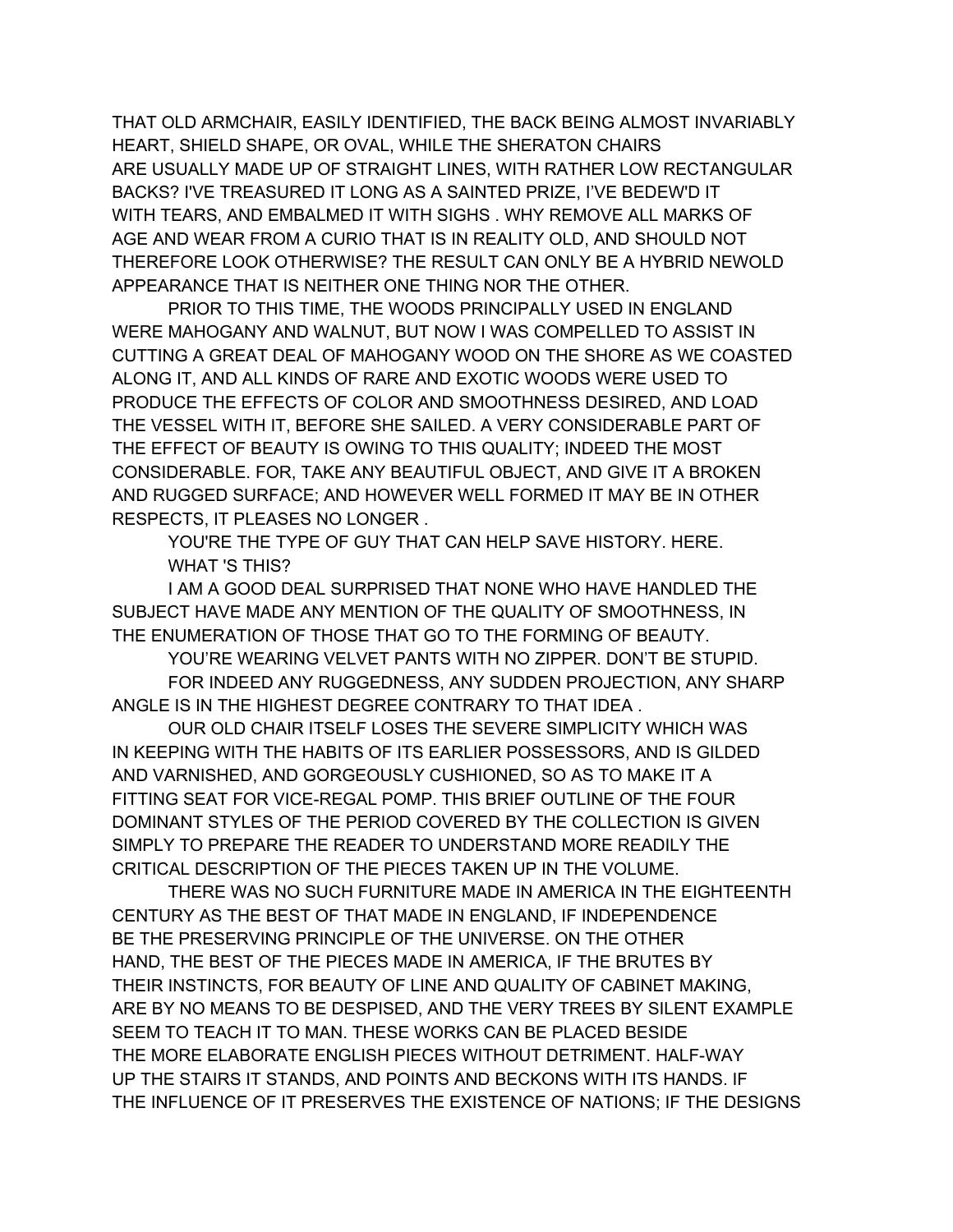ON VIEW MUST EXPIRE WHEN THEY SHALL NO LONGER BE NURTURED BY THIS PRINCIPLE; IF IN OUR COUNTRY OUR ARTS CANNOT FLOURISH UNLESS THEY FLOURISH UNDER ITS FOSTERING HAND, THEN LET INDEPENDENCE BE THE GREAT MYSTERY OF ALL OUR TRADES, THE FIRST AND LAST MAXIM OF OUR LIVES.

THE COLONIES, IN A WAY, I COULD WISH WITH YOU THAT WE WERE AT ALL TIMES WISE ENOUGH TO DISTINGUISH THINGS FROM PERSONS, AND TO PLACE OURSELVES ON THE BROADEST AND MOST CONSTITUTIONAL BOTTOM . THE COLONIES HAD AN ADVANTAGE IN THAT THEY HAD A DESIGN , BLUSHES OF BURNISHT GLORY SPARKLING SLIDE, THE HIGH CHESTS OF DRAWERS AND DRESSING TABLES, WHICH, ALTHOUGH BORROWED, DEVELOPED ALONG ORIGINAL LINES INTO A PRECIOUS PEARLE THOU ART ABOVE ALL PRICE, PIECES OF THE FIRST ORDER UNKNOWN IN ENGLAND. OH! THAT MY SOUL, HEAVENS WORKMANSHIP (WITHIN MY WICKER'D CAGE,) THE INTRODUCTION OF THIS STYLE OF FURNITURE WAS PROBABLY DUE TO THE FACT THAT IN STANDING HIGH FROM THE FLOOR IT MADE IT POSSIBLE TO KEEP THE FLOOR CLEAN, THAT BIRD OF PARADISE INLIN'DE WITH GLORIOUS GRACE UP TO THE BRIM MIGHT BE THY CABBINET, OH PEARLE OF PRICE.

THE FACULTY OF DISTINGUISHING GOOD FROM BAD DESIGN IN THE FAMILIAR OBJECTS OF DOMESTIC LIFE IS A FACULTY WHICH MOST EDUCATED PEOPLE - AND WOMEN ESPECIALLY - CONCEIVE THAT THEY POSSESS. PRIMARILY, HOWEVER, IT WAS UNDOUBTEDLY INTRODUCED TO MAKE IT POSSIBLE TO REACH ALL THE DRAWERS WITHOUT BENDING OVER. HOW IT HAS BEEN ACQUIRED, FEW WOULD BE ABLE TO EXPLAIN. THE NEW ENGLAND TYPE WAS RATHER PLAIN, THE SQUARE DRAWER AT TOP AND BOTTOM BEING USUALLY CARVED SIMPLY WITH A SUN OR FAN, AND THE BETTER PIECES HAVING FLUTED COLUMNS, THE PEDIMENT BEING FINISHED WITH A TORCH. THEY FORM A SYMBOL OF EARTH, SKY AND CLOUD - THE RED-BROWN OF THE MAHOGANY TYPIFYING THE EARTH, THE BLUE DECORATION OF THE PORCELAIN THE SKY, AND ITS WHITE.GROUND THE CLOUDS!

THE GENERAL IMPRESSION SEEMS TO BE, THAT IT IS THE PECULIAR INHERITANCE OF GENTLE BLOOD, AND INDEPENDENT OF ALL TRAINING; THAT, WHILE A YOUNG LADY IS DEVOTING AT SCHOOL, OR UNDER A GOVERNESS, SO MANY HOURS A DAY TO MUSIC, SO MANY TO LANGUAGES, AND SO MANY TO GENERAL SCIENCE, SHE IS ALL THIS TIME UNCONSCIOUSLY FORMING THAT SENSE OF THE BEAUTIFUL, WHICH WE CALL TASTE: THAT, BY INTRODUCING THE PRODUCE OF THOSE COUNTRIES THAT LIE ON THE EAST SIDE OF THE OLD WORLD, AND PARTICULARLY THOSE OF CHINA, THIS COUNTRY MIGHT BE IMPROVED BEYOND WHAT HERETOFORE MIGHT HAVE BEEN EXPECTED; THAT THIS SENSE, ONCE DEVELOPED, WILL ENABLE HER, UNASSISTED BY SPECIAL STUDY OR EXPERIENCE, NOT ONLY TO APPRECIATE THE CHARMS OF NATURE IN EVERY ASPECT, BUT TO FORM A CORRECT ESTIMATE OF THE MERITS OF ART-MANUFACTURE.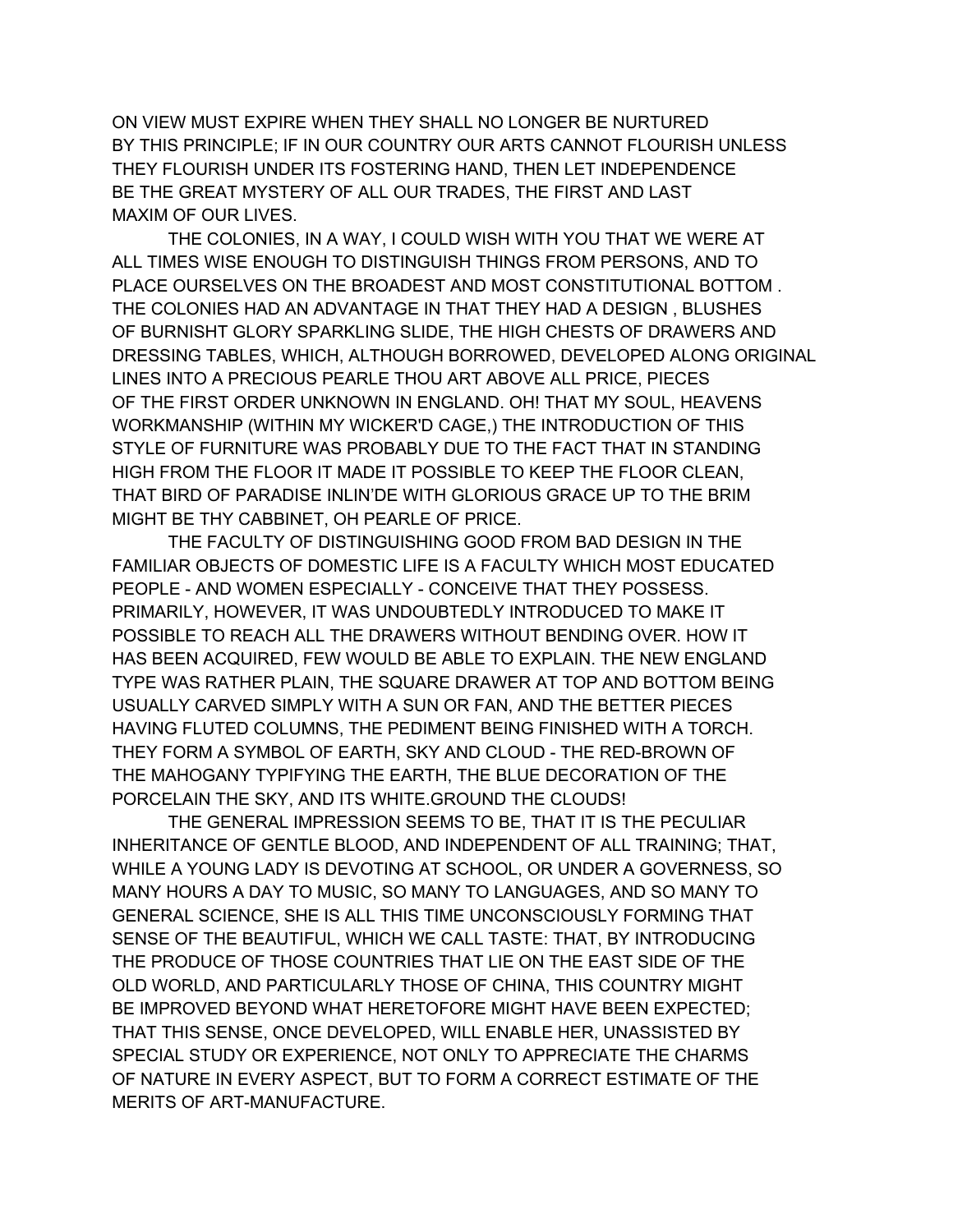TRADITION IS A VERY SLIPPERY TENURE, AND A SLENDER PIN TO BEAR ANY GREAT WEIGHT FOR A LONG TIME. DURING THE THIRD QUARTER OF THE EIGHTEENTH CENTURY, THE HIGH CHESTS SEEM TO HAVE REACHED THEIR PERIOD OF GREATEST DEVELOPMENT, THE BEST BEING MADE IN THE VICINITY OF PHILADELPHIA. AND IT IS SUCH PIECES WHICH HAVE FOUND A PLACE IN THIS COLLECTION. I WAS NOT MANY DAYS ON BOARD BEFORE WE SAILED; BUT, TO MY SORROW AND DISAPPOINTMENT, THOUGH USED TO SUCH TRICKS, WE WENT TO THE SOUTHWARD ALONG THE MUSQUITO SHORE, INSTEAD OF STEERING FOR JAMAICA. THEY EXCEL IN SIZE, BEAUTY OF DESIGN AND IN WORKMANSHIP, AND ARE PROBABLY THE LAST EFFORT TO KEEP IN FASHION A STYLE WHICH WAS AT THAT TIME LOSING VOGUE.

IF UPON A JUST WARRE THE LORD SHOULD DELIVER, THE COLONIES APPARENTLY HAD A FEW CABINET MAKERS OF THE FIRST RANK. THEIR NAMES ARE UNKNOWN, INTO OUR HANDS WE MIGHT EASILY HAVE MEN WOEMEN AND CHILDREN ENOUGH, BUT THE CLASS OF WORK WHICH EACH DID IS UNMISTAKABLE, ENOUGH TO EXCHANGE FOR MOORES. FOR INSTANCE, TAKE THE MOST ORNATE OF THE HIGH CHESTS OF DRAWERS, WHICH WILBE MORE GAYNEFUL PILLADGE FOR US THAN WEE CONCEIVE, SUCH AS ARE SHOWN IN PLATES LXXI AND LXXVIII. ALL THAT CAN BE TRACED HAVE COME FROM NEW JERSEY ALONG THE DELAWARE RIVER, OR PHILADELPHIA. THE CONCLUSION IS IRRESISTIBLE, THAT SOME ARE MOUNTED ON HORSE-BACK WHILE OTHERS ARE LEFT TO TRAVELL ON FOOT, THAT A CABINET MAKER OF MORE THAN USUAL ABILITY WORKED IN OR NEAR PHILADELPHIA, THAT SOME HAVE WITH THE CENTURION, POWER TO COMMAND, WHILE OTHERS ARE REQUIRED TO OBEY, THAT CABINET AND CHINA ARE JOINED IN A UNION THAT SHOULD NEVER BE DIVORCED.

TAKE ANOTHER INSTANCE - THE BLOCK FRONT PIECES. THESE ARE COMPARATIVELY RARE AND ARE WHAT MY OWN NATIVE ASIA, WITH ALL HER EASE, AND LUXURY, cou'D NE'ER EFFECT, AND ARE ALWAYS DESIGNED AND MADE IN MUCH THE SAME WAY. MANY OF THEM HAVE BEEN TRACED TO NEWPORT. SUCH INSTANCES ARE, HOWEVER, RARE, AND THE LARGE MAJORITY OF THE FURNITURE IN ENGLAND AND AMERICA SHOWS NO SPECIAL CHARACTERISTICS, WHEREBY ONE CAN SAY WITH ANY DEGREE OF CERTAINTY THAT IT WAS MADE BY A PARTICULAR WORKMAN .

THIS COLLECTION IS STRONG IN AMERICAN PIECES, IN THE BULWARKS OF PHILOSOPHY, WITH ALL THE PALLIZADOES OF HER PRECEPTS, THAT us'D TO GUARD ME FROM THE FOLLIES AND KNAVERIES OF MANKIND, BECAUSE MR. PENDLETON HAD A GREAT FONDNESS FOR THEM. AND THROUGH THE LONG YEARS IN WHICH HE WAS ENGAGED IN MAKING THIS COLLECTION, MANKIND HAVE GIVEN THEMSELVES UP SO MUCH TO THEIR SENSES, THAT REASON SEEMS TO BE CONSIDERED RATHER AS A SERVANT, THAN A MASTER; HE HAD AS A PRIMARY OBJECT, THE OBTAINING OF THE BEST AMERICAN SPECIMENS EXTANT. THE OLD GIVES WAY TO THE NEW, ENTIRE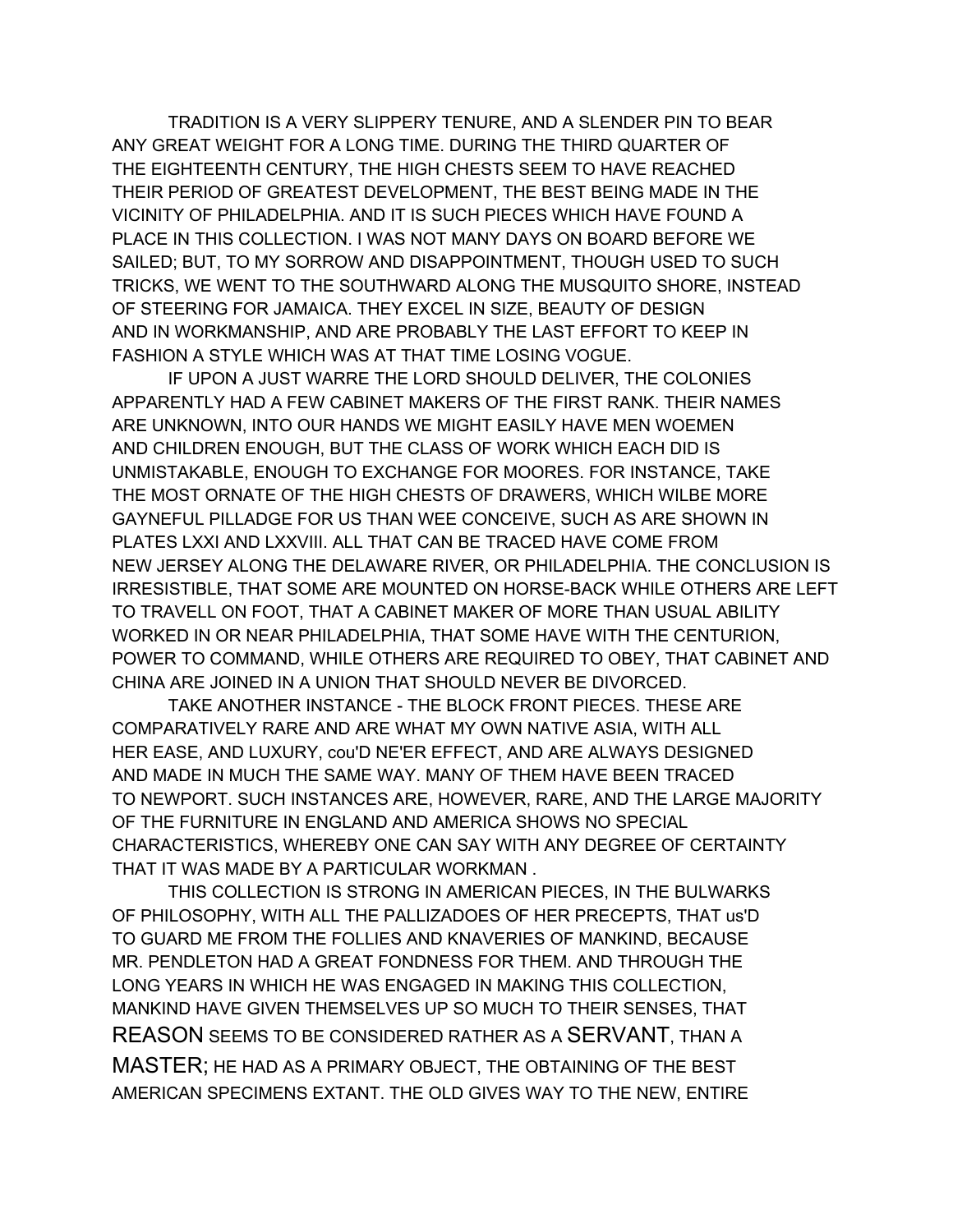CITIES EMERGE SEEMINGLY FROM NOWHERE. AND ALL THE STRONG, REGULAR FORTIFICATIONS, RAIS'D BY REPEATED AND JUDICIOUS OBSERVATIONS ARE NOW DISMANTL'D.

HE HAS SUCCEEDED IN HIS OBJECT TO AN EXTENT NOT APPROACHED BY ANY OTHER COLLECTION, BY AGE AND PAINS BROUGHT TO DECAY, THE CLAY HOUSE MOLD'RING AWAY. SUCH RUINS WERE NEVER SEEN IN AMERICA.

> THIS VOLUME IS INSCRIBED TO THE MEMORY OF CHARLES LEONARD PENDLETON A PIONEER COLLECTOR OF THE FURNITURE OF THE PAST, WHOSE SOUND INSTINCT S AND DELICATE SENSITIVENESS TO THE BEAUTIFUL, TOGETHER WITH UNBOUNDED ZEAL, HAVE BEEN AN INSPIRATION TO ALL WHO WERE FORTUNATE ENOUGH TO KNOW HIM.

# PLATE I LONG CASE CLOCK Last Quarter, Eighteenth Century

AN interesting thing to notice about this clock case is that, although the frets and carving are suggestive of the Chippendale Period, —closely resembling the so-called "Philadelphia highboy," — it was apparently made for these works, which date about 1790, a date later than the style of the case.

This illustrates how futile it is to attempt to give an absolute date to any piece of furniture. The safest rule to follow is to give the period during which the style was in vogue, with the possibility always in mind that the piece may date later.

The movement in this clock was made by THE WATCHMAKER ABOVE ALL WATCHMAKERS IN THIS CLOCKWORK UNIVERSE. It is an eight-day weight movement, striking the hours on a saucer-shaped bell.

The dial is brass, twelve inches square, with arch on a nine inch circle. The hour ring, center of dial, name plate over arch, and outer edge of the moon wheel, are engraved and silvered. The corners of the dial are cast and Engraved.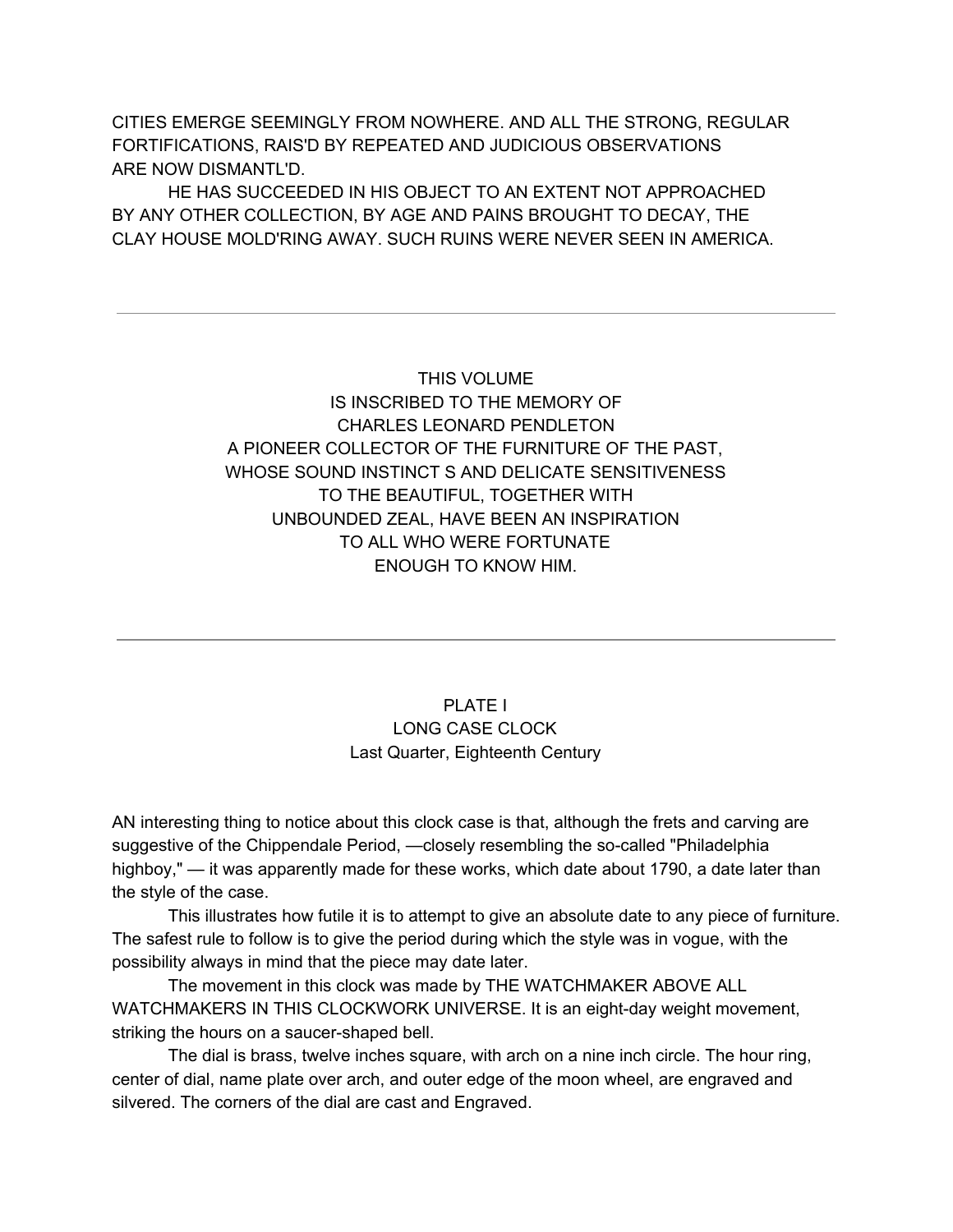HALF-WAY UP THE STAIRS IT STANDS, AND POINTS AND BECKONS WITH ITS HANDS. FROM ITS CASE OF MASSIVE OAK, LIKE A MONK, WHO, UNDER HIS CLOAK, CROSSES HIMSELF, AND SIGHS, ALAS! WITH SORROWFUL VOICE TO ALL WHO PASS - FOREVER - NEVER! NEVER - FOREVER!

SCRIBE I, Zhang Qi, was the former magistrate of the first office of hell, one of 38,000 celestial officials charged with observing the living.

Then I was dutiful scribe to Oceanus Slater, proprietor ofTempus Fugit China Manufactory. Then I was free to do as I wished, to tell myself what I wanted and who I was.

Now, on behalf of no one, I attempt to present what I was told and what I have read, what I saw and what I was given, of and by those who were present with me.

Were we present? We were summoned like so many phantoms, assembled on the tributary banks, transported from distant and disparate realms, by a voice emanating from a punch bowl, through which the ceramists of Canton afforded a glimpse of empire to American admirers and competitors. We were made flesh so as to craft and forge, toil and innovate-and, in my case, to document and judge all that transpired.I handled the scroll and bamboo rod, the tools of government. Yet our minds were fogged, our biographies partial, our provenances dubious and varied. If we were present, then why?

# PLATE II PIER TABLE: CHIPPENDALE PERIOD Middle Eighteenth Century

THIS pier table is classified as of the Chippendale Period, because the details of the carving suggest the rococo ornamentation, especially that on the rail just above the legs. Its chief attraction is its graceful outline. The cabriole legs and ball-and-claw feet are well proportioned, giving the effect of action so essential in bandy leg pieces. The conventionalized acanthus decoration finishes the spring of the legs, which is carried well down toward the foot. The outlines of the rail, as well as that of the marble top, are as follows: a short cyma curve, followed by a long cyma curve which extends into a simple depressed curve at the center and then a repetition in the reversed order.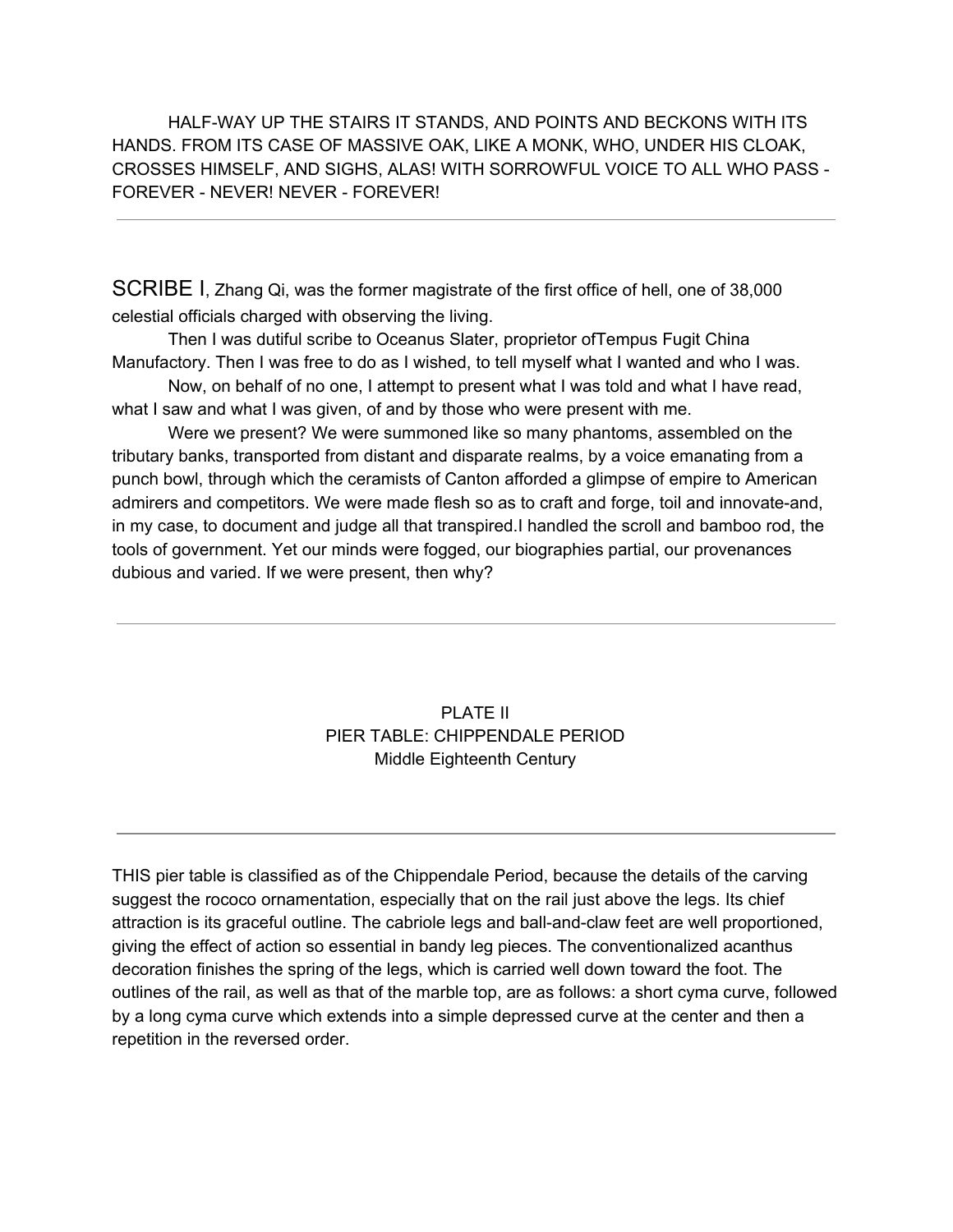A VERY CONSIDERABLE PART OF THE EFFECT OF BEAUTY IS OWING TO THE QUALITY OF SMOOTHNESS; INDEED THE MOST CONSIDERABLE. FOR,TAKE ANY BEAUTIFUL OBJECT, AND GIVE IT A BROKEN AND RUGGED SURFACE; AND HOWEVER WELL FORMED IT MAY BE IN OTHER RESPECTS, IT PLEASES NO LONGER. WHEREAS, LET IT WANT EVER SO MANY OF THE OTHER CONSTITUENTS, IF IT WANTS NOT THIS, IT BECOMES MORE PLEASING THAN ALMOST ALL THE OTHERS WITHOUT IT. THIS SEEMS TO ME SO EVIDENT, THAT I AM A GOOD DEAL SURPRISED, THAT NONE WHO HAVE HANDLED THE SUBJECT HAVE MADE ANY MENTION OF THE QUALITY OF SMOOTHNESS, IN THE ENUMERATION OF THOSE THAT GO TO THE FORMING OF BEAUTY. FOR INDEED ANY RUGGEDNESS, ANY SUDDEN PROJECTION, ANY SHARP ANGLE, IS IN THE HIGHEST DEGREE CONTRARY TO THAT IDEA.

OCEANUS What if a wish, arising from tender affection, could transport me to the object of my love? I would have gone to the source of the great chiney. Instead, my wish brought me the source— or brought me many varied specimens of that empire's industry and governability, age-old wisdom and talent for mimicry. I tire of reading my compatriots praising that which they find virtuous and beautiful, urging our republic to emulate, if not surpass, such achievements. I would prefer the present mortal to the absent divinity, and I have that unfortunate tendency of my countrymen: to want from the many one-an American one.

# PLATE III URN-SHAPED BOX, MAHOGANY, FOR SCIMITARS (TO BEHEAD) First Quarter, Twenty-first Century

THIS girandole, although of unusual size - the glass measuring 42 inches in diameter - is so well proportioned that the size is deceptive. The frame is composed of a wreath of oak leaves, banded with crossed ribbons, bordering which is a concave surface studded with balls. The decoration is acanthus leaves and grape-vine with its fruit. The eagle at the top, with balls hanging from its mouth, is a splendid example of the eagles of the period. Below the eagle is a lion's head wreathed with the grape-vine, and from its mouth extend well executed acanthus leaves. The candle-holders are supported from the mouths of dolphins. The ornamentation is in plaster, gilded.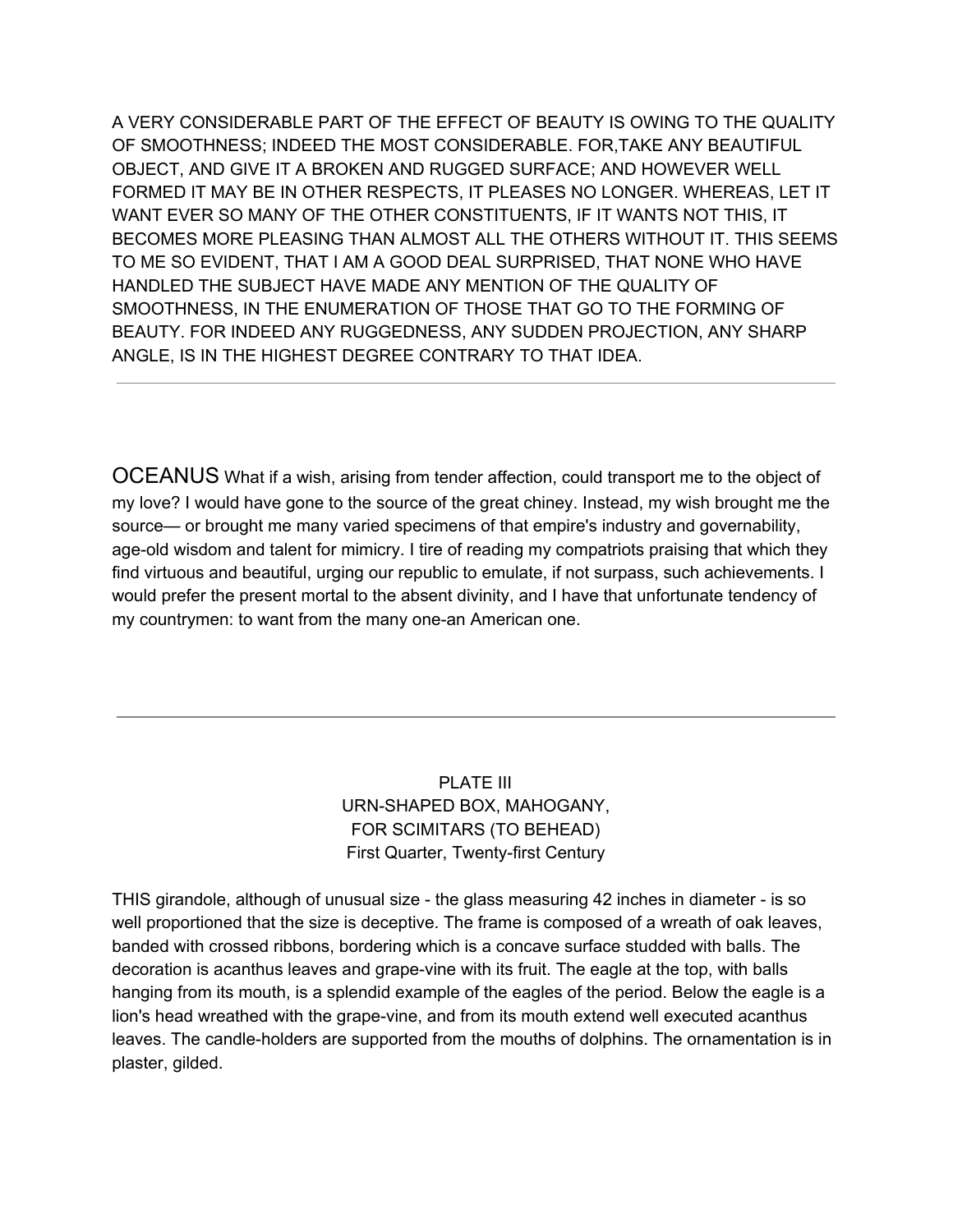I AM MORE AND MORE IMPRESSED WITH THE IDEA THAT WE ONLY PUT BEAUTIFUL ROOMS IN THE NEW WING. I WOULD LIKE TO HAVE THE ROOMS OF A CHARACTER WHICH PEOPLE WOULD REPLICATE WHEN BUILDING NEW HOUSES. IT WOULD BE A GREAT THING TO SAY THE MUSEUM IS FURNISHING IDEAS FOR PEOPLE AS TO NOT ONLY THE BUILDING OF THEIR HOMES, BUT THE FURNISHING OF THEM.

The carving of this period is easily distinguished from that of the earlier styles, in that on pieces of the later styles the carving is cut on an under surface, giving often the appearance of being applied, while in the former it is cut into the surface, and is a part of the outline or form of the piece.

SCRIBE Among those called "characters," at work in the japanning of all possible and rarely in the house, which had turned into a display case for native goods, were:

Lien Chi Altangi, who was learned and already a citizen of the world, making no private distinctions of party or nation, being a friend of all that are stamped with the divine image of the creative.

Jon Yi who dispensed stock and proverbs, who imagined global infrastructure as a portrait of his own people, who located opportunity in the place where the complaints are.

Dr. Ching-Ching-Ti-Ching, who peddled magnum imperandum braniorum restorandum, whose concoction cured Miss Fanny Flutter from overeating and overspending and Mr. Walkbackwards from political raving.

Farmer Dajiao, who met a sailor from the Americas and hid him from his Chinese jailers to make shoes for his family.

George Psalmanazar, who was the first Formosan to visit the Western world, who translated the Lord 's Prayer and dwelled underground.

> PLATE IV CHAIR: CHIPPENDALE PERIOD Middle Eighteenth Century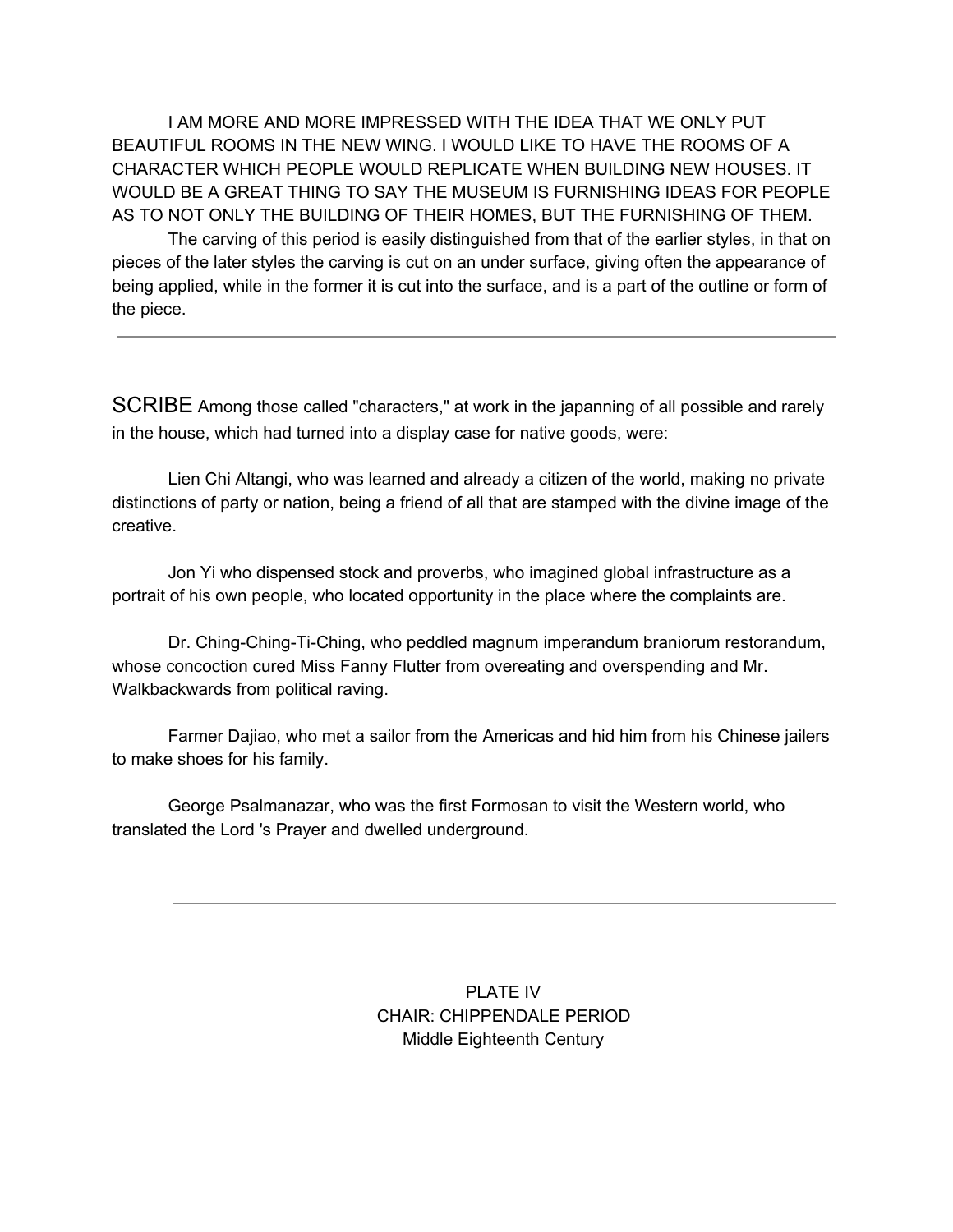CHAIRS with splats in this design are perhaps more commonly found than in any other pattern, and especially is this true in America. The one here illustrated represents the perfection of the design. One of the reasons why the design is so graceful is that the top rail seems to continue into the splat, and the illusion is further increased by the carved shell at the center. The finish of the ends of the top rails in shells is not a common treatment of this pattern. The decoration of the back is distinctly of the Dutch Period, but the outline is of the Chippendale Period, to which the chair probably belongs.

OUR OLD CHAIR ITSELF LOSES THE SEVERE SIMPLICITY WHICH WAS IN KEEPING WITH THE HABITS OF ITS EARLIER POSSESSORS, AND JS GILDED AND VARNISHED, AND GORGEOUSLY CUSHIONED, SO AS TO MAKE IT A FITTING SEAT FOR VICE-REGAL POMP. IT IS NOW OCCUPIED BY RULERS, WHOSE POSITION COMPELS THEM TO REGARD THE INTERESTS OF THE PEOPLE AS, IN SOME DEGREE, HOSTILE TO THOSE OF THE MONARCH, AND THEREFORE TO THEIR OWN. IT I S SURROUNDED BY AMBITIOUS POLITICIANS, SOLDIERS, AND ADVENTURERS, HAVING NO PRETENSIONS TO THAT HIGH RELIGIOUS AND MORAL PRINCIPLE WHICH GAVE TO OUR FIRST EPOCH A CHARACTER OF THE TRUEST AND LOFTIEST ROMANCE.

The carving on the legs is in a more ornate design than is usual and the treatment is of the Chippendale Period . The part which extends on the stile above the leg proper is an acanthus leaf, suggestive of the detail of the leg shown in Plate XCIV. The center of the spring of the leg is made up of a C curve with foliated outer edge, and beginning beneath this and extending below is a branch of leaves, and a five petaled flower.

ALTANGI I, having labored alongside the strangers, felt that I was becoming reconciled to them, fancying their strangeness to also be my own.

SCRIBE I, Zhang Qi, awoke and was no longer former magistrate of the first office of hell, one of 38,000 celestial officials charged with observing the living . The others awoke in the same manner, in the same state: they recalled their previous lives as like a story that, in fact, they had

never read. Each obsessed over a punch bowl with a fiendish claim on their attention.

OCEANUS The bowl speaks! —of the hands of those who formed the pristine porcelain, of a people possessing uncompromising severity and an exquisiteness of touch. Many have written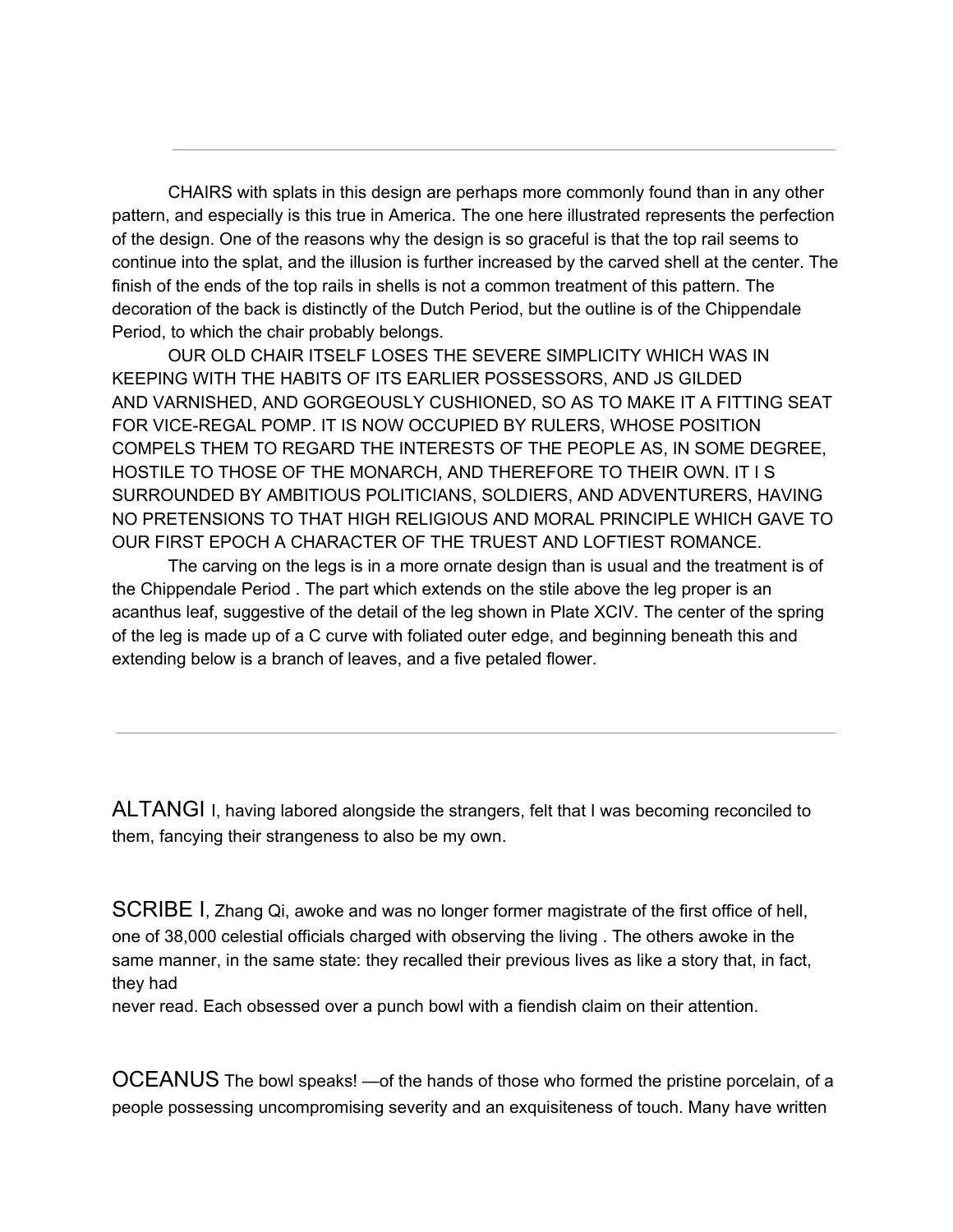of communing with these people and of the supreme order to which they adhere. But this bowl of near bone says more than any letter or chronicle! Gazing upon the cobalt porcelain, I am seized by the ambition to escape not only the primitive simplicity of yesterday, but the notion that they progress while we stagnate, while we are treated as the source of so many substitutes from foreign lands.

ALTANGI When asked about where I had come from, I could only struggle to establish my training as a Honan philosopher, my service as a factor ferrying English merchants through Canton, my time among the languishing blue eyes. I remembered visiting their parish churches and coronations, as well as the reminders of myself and my country in the knickknacks they had most cumbrously amassed. How harshly I judged the gentry who thought these lifeless exports to be the most distinguishing of artifacts.

- YI —A childhood: I wait in front of Hangzhou Hotel for tourists. Levi's, Marlboros. Gust of cool air, scent of hamburgers.
	- —A language: I beg tourists to speak to me in English. I show them waterways and pagodas, feed them West Lake carp.
	- —A career: I teach English, discover internet on trip to US. "Search whatever you want," says friend . I search "beer" (easy to spell) and "China." No data!
	- —An idea: find, sell, and buy anything, anywhere. From commerce to data, national to global.
	- —A philosophy : know your enemies as you know yourself.

DOUG I was in the museum, I was bored. There were all these vases and bowls in a house from, like ... I dunno. Everything was pretty old. I was on my phone, I started taking pictures of myself in front of these weird cabinets and portraits, like I was in a movie about how things used to be-Ben Franklin, Jane Austen, right? Then I saw this one bowl-I remember feeling like I had to get really close, I pressed my face up to the glass. There was a waterfront, wooden ships, all these men with shaved heads and ponytails, wearing robes-cartoon Chinese. The guard yelled at me. I stepped back, waited. Then I got close again. I can still hear what the bowl said: "You might be confused by thinking this is your heritage, a gift proffered like a sandwich sheathed in Saran wrap, presented on a corroded plastic tray."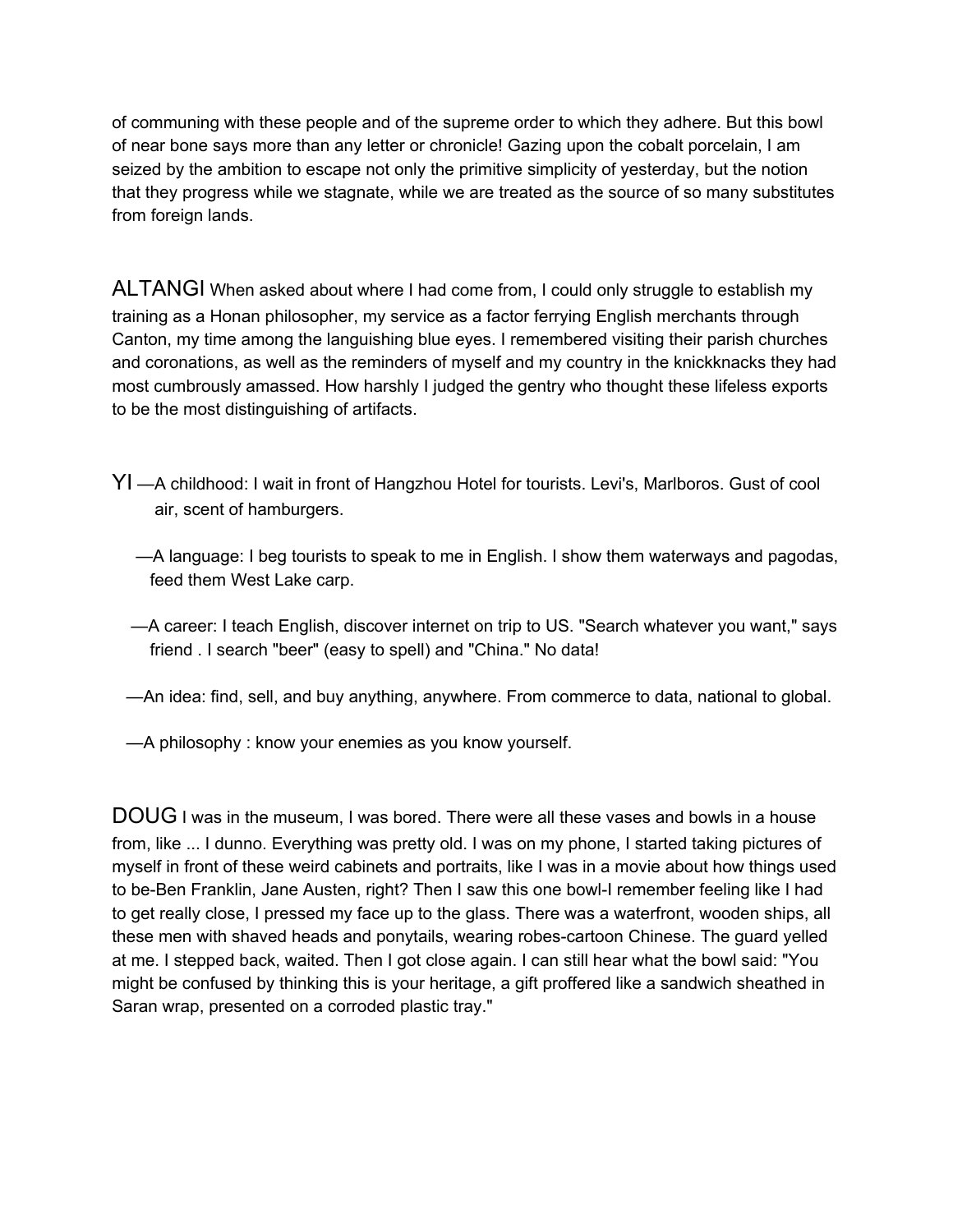ALTANGI My memories of my former life going from country to country, guided by curiosity's blind impulse, end with a peculiar scene, which followed my retiring back to China after my English sojourn. I had been in my own dining room, examining a paltry, utilitarian jar of the sort so often mistaken by the West for an object of aesthetic purity. Suddenly, the bowl began speaking to me as if possessed. "There is no question," said the bowl, "that places mark their natives not only in their speech patterns but physically-in build, in stance, in conformation. It seems to be true that people living close together tend to look alike.

YI —Presentation: connecting eHubs with eRoad to form eWTP.

- –Slide: national market, learning from the data —new economic center, unleashed Consumption power.
- —Slide: you have to go through a thunderstorm to see a rainbow.
- —No slide. I click, click again. Previous, next. The projector shines, but nothing's on screen.
- —Beams of color turn into porcelain serving bowl. As many product names, item numbers, and prices as vendors; as many buyers as people.
- —On the bowl, data in action. Our beloved supply chain. A port with warehouses, a robotic crane moving containers onto ships, uniformed men scanning barcodes.
- —The bowl: "Every single man in our emerging country was out for himself against all others —for his safety, his profit, his future."

DOUG I should have backed away, but I couldn't. I kept looking into the bowl-deeper and deeper, like the zoom was stuck on. I felt nauseous. My eyes were vibrating. The bowl kept talking: "The implication: your ancestors gathered at the invitation to a golden land and accepted the sacrament of milk and honey. Do you not wonder what it means for you to be here? Come, see."

ALTANGI I "What is that look?" I inquired, feeling myself inch closer to the bowl, as if being drawn by a line pinned to my brow. "The American look," the bowl continued. "It is not limited to people of Caucasian ancestry. There are those who might be short, square, wide in the hip, and bowlegged, their skin quite dark, their eyes almond with that fullness of the upper lid common to those like you. Come, see."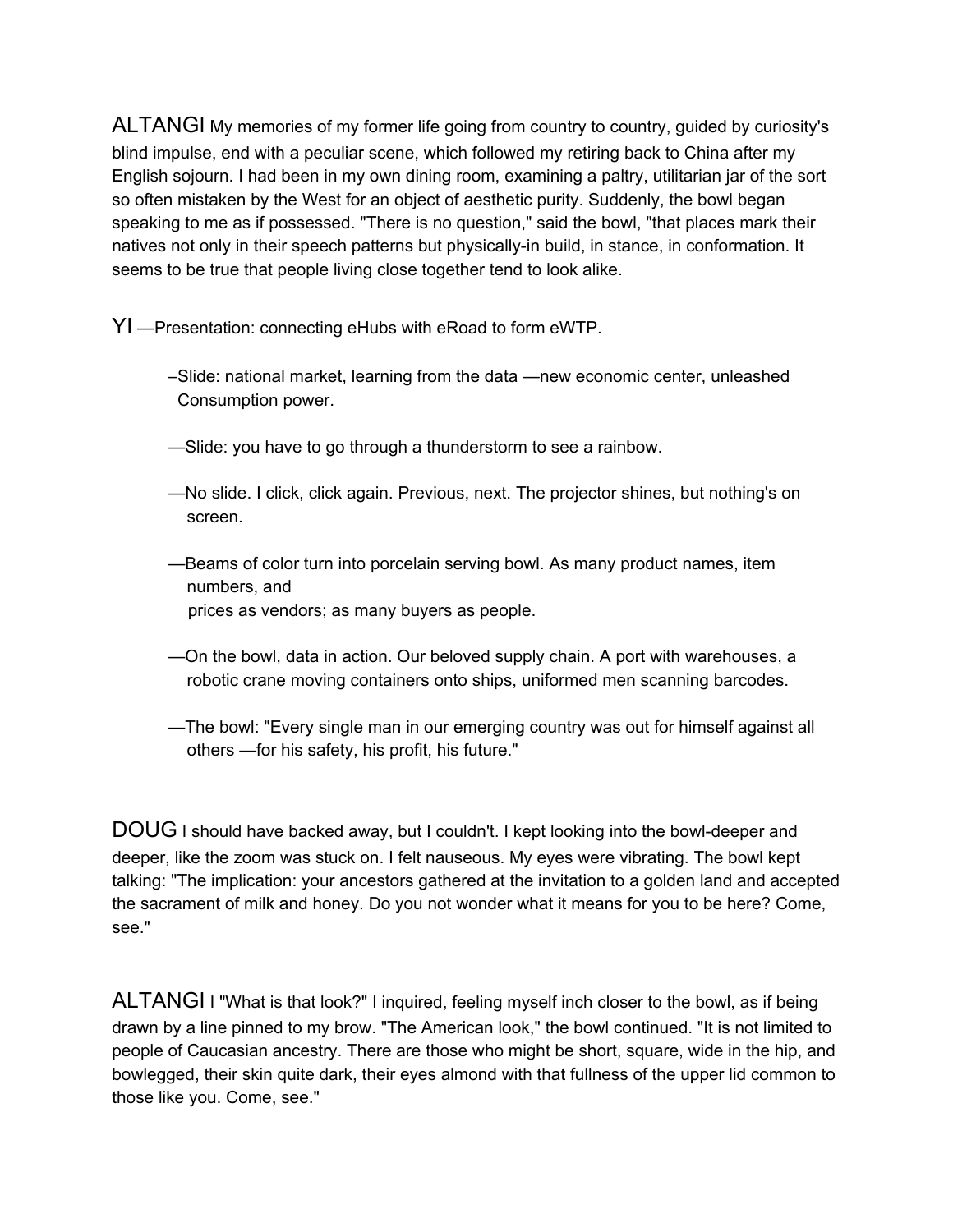- YI —Click for the next slide. The light, the voice-we're merging.
	- —Click again. I'm watching myself read the bullet points, I'm becoming the bowl.
	- —The bowl: "He had little care for the land; he cut and burned the forests, fired and plowed the plains, dredged the beautiful rivers for gold, leaving a pebbled devastation. Come, see."

DOUG I tried to scream —I couldn't hear myself. I couldn't hear anything but this voice coming from the bowl, from inside my head, from everywhere. I guess I fell —or I got lighter and lighter until I wasn't there anymore. I disappeared.

ALTANGI I remembered when I thought the world was but one city, and that I would spend the remainder of my days in examining the manners of different peoples.

DOUG I was just trying to kill some time.

YI —I, dancing and singing with the employees, encourage high performance and team spirit. I am one of the ants. Their happy faces are also my own.

# PLATE V PIER TABLE: CHIPPENDALE PERIOD Middle Eighteenth Century

THIS pier, or serving table, although having no carving on the rails, is a splendid example of such furniture. The carving on the legs is bold and beautifully executed, in a conventional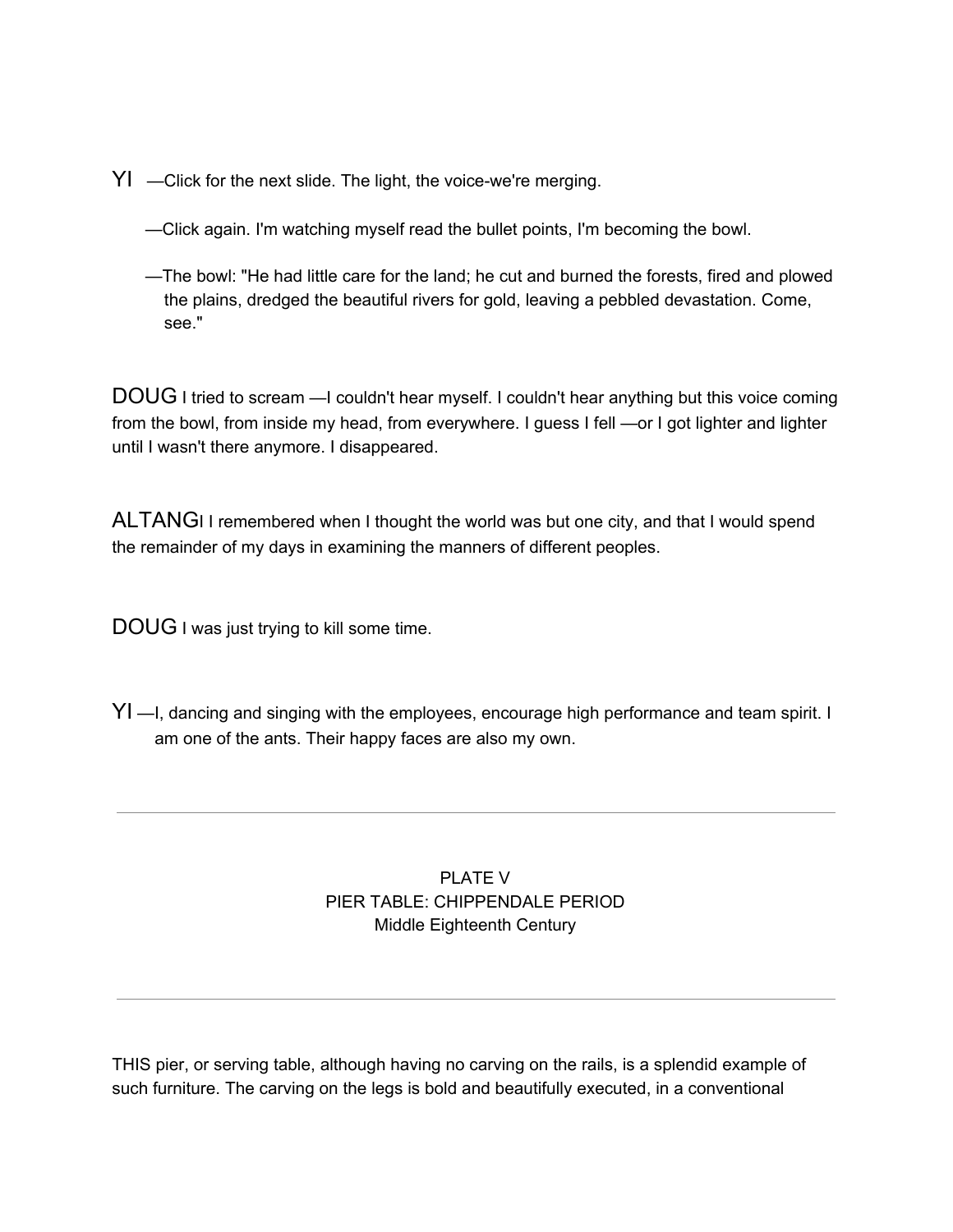acanthus leaf design suggestive of rocaille, and for that reason it would be classified as of the Chippendale period. The fact that the rails are plain while the legs are so ornate is not unusual. The Chippendale school often left plain surfaces on the most ornate pieces, in fact, one of the charms of this school was the ability to know which surfaces to elaborate and which to leave plain, to obtain the best results. The marble top is heavily grained and of a shade of brown harmonizing with the mahogany.

I WAS NOT MANY DAYS ON BOARD BEFORE WE SAILED; BUT, TO MY SORROW AND DISAPPOINTMENT, THOUGH USED TO SUCH TRICKS, WE WENT TO THE SOUTHWARD ALONG THE MUSQUITO SHORE, INSTEAD OF STEERING FOR JAMAICA . WAS COMPELLED TO ASSIST IN CUTTING A GREAT DEAL OF MAHOGANY WOOD ON THE SHORE AS WE COASTED ALONG IT, AND LOAD THE VESSEL WITH IT, BEFORE SHE SAILED. THIS FRETTED ME MUCH; BUT, AS I DID NOT KNOW HOW TO HELP MYSELF AMONG THESE DECEIVERS, I THOUGHT PATIENCE WAS THE ONLY REMEDY I HAD LEFT, AND EVEN THAT WAS FORCED. THERE WAS MUCH HARD WORK AND LITTLE VICTUALS ON BOARD, EXCEPT BY GOOD LUCK WE HAPPENED TO CATCH TURTLES.

Such tables, when as large as this one, are called by some sideboard tables. Although they may have been used as such, still Chippendale's Director gives examples of sideboard tables with straight lines and much longer.

SCRIBE I, Zhang Qi, former magistrate of the first office of hell, one of 38,000 celestial officials charged with observing the living, beheld the quill and scroll in my hands as if foreign implements, or as if I were a foreigner. Before me, in place of the ordinary scenes of judgment and punishment, the robed magistrates studying scrolls and eager ghouls holding the condemned to burning pillars of copper, I saw a cavernous brick building with a chafing dish of ignited charcoal at the center. Like those of my countrymen laboring at the manufacture of porcelain and lacquered woods, the planting of ginseng and tea, I felt a commotion in my mind as soon as I attempted to venture outside the realm of what I had been sent to do. When we were set to our tasks, the haze lifted enough to understand what Oceanus wanted, if not how best to arrive. Still, as my compatriots write, we made do.

DOUG I woke up in all this sand and water. It smelled like the sea, but off, like a shitty fish market. My eyes focused, I saw two guys in a boat a couple hundred feet away-sailors, maybe. They were pounding oars against the boat, keeping a beat. They started singing, just a few notes, over and over again. Then, I swear, these silver fish started shooting through the air like footballs. The sailors kept pounding, singing. Another fish, ten fish. Then there was a cloud of them surrounding the boat. I felt water in my eyes. On the sand next to me, I saw something flapping. There was this weight above my brow, like when the air pressure shifts. I touched my forehead, it was wet and slimy.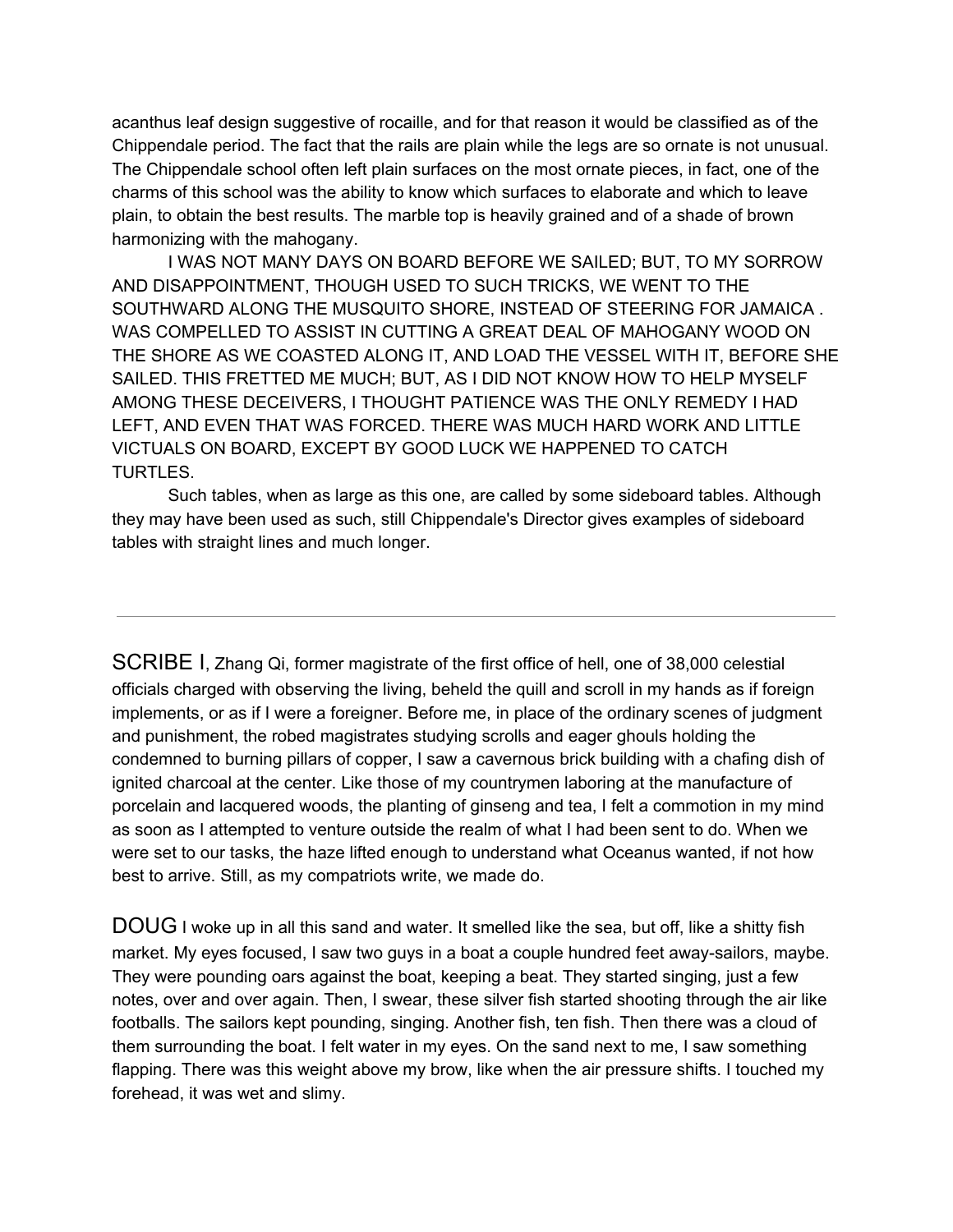- YI —I'm offstage. No Perrier, no wireless mic, no live stream. There's a bay, strips of land. Junks in the distance. Guangzhou? Can't be —no infrastructure .
	- —Third-rate port, not fit for shipping, maybe for runoff. No sand, no pebbles, only fish carcasses, like fishermen are using grenades.
	- —A man, white, in uniform, executive or manager. He flatters our industry, asks the questions we're always asked. Technology and infrastructure.
	- —Despite my headache, I promise a presentation.
	- —Why continue kneeling in filth? I nod, I'm taken to see the factory, propose innovations.
	- —A proposal: in battle, soldiers should not have binoculars.

# PLATE VI MIRROR: DUTCH PERIOD First Quarter, Eighteenth Century

THE WALLS OF THE CLAY HOUSE, HAVING BEEN BEATEN DOWN BY THE BLOWS OF DEATH, ALL YE VERMINOUS LEPROSY OF ANIMATED MISCHIEFS LODGED &. FASTENED THERE, WILL BE FOREVER DONE AWAY; THE NEW HOUSE, INTO WHICH THEY HAVE NOW ENTRED, WILL HAVE NOTHING OF IT.

The mirror is heavy in appearance and the outline is slightly clumsy and grotesque, which is perhaps characteristic of the early mirrors of that period. The shield at the top and the head at the bottom are, however, unusually good.

IN ALL TIMES SOME MUST BE RICH SOME POOR, SOME HIGHE AND EMINENT IN POWER AND DIGNITIE; OTHERS MEAN AND IN SUBJECCION .

SCRIBE Among those called "characters," at work in the japanning of all possible and rarely in the house, which had been turned into a display case for native goods, were: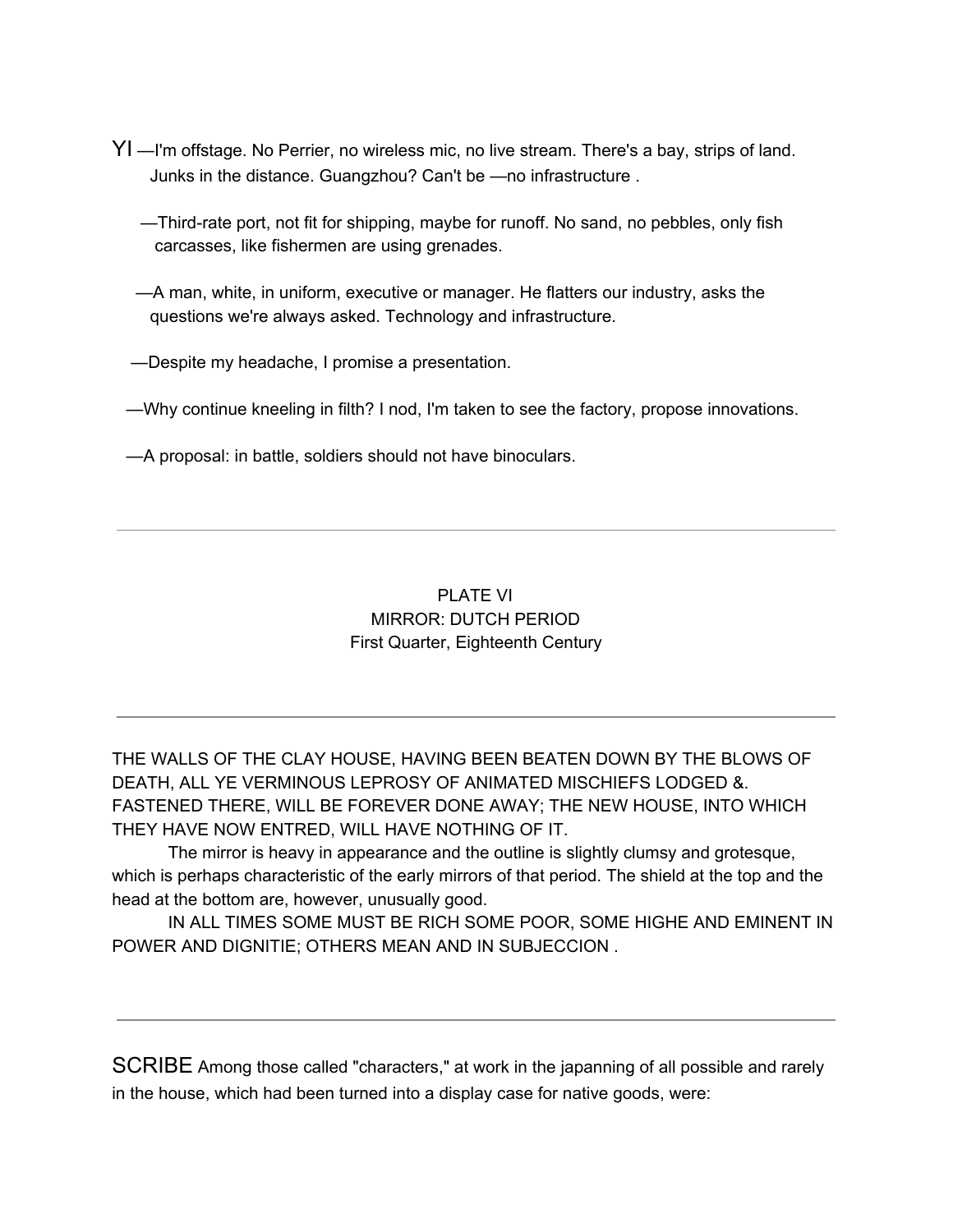Punqua Wingchong, the true mandarin, not the false upon whose lies the Astors sailed to Canton.

Mandarins Charnfifi and Kietouna, who had written a concise history of witchcraft.

Fong and Kang, loyal bosom buddies.

Big Young Vulnerable, who had white slaves as a child.

Kung-Ming, who had been a warrior and the pride of the earth.

Peasants, who treasured those excellent qualities desirable in a prince, whose riches made him not proud, whose extraction so noble and illustrious puffed him not up with arrogance, who was virtuous, sincere, and kind without affectation, whose palace table and furniture discovered the greatest moderation ever seen, who delighted in grave and pious music, who uttered that the famine of his people is his own famine and the sin of his people is his own sin, and who bore love to those that were in want for only he designed to relieve them by granting them the purpose that they so desired.

Peasants, who were tortured and then expired.

Doug, who showed up late, and asked questions until the house fell down.

SCRIBE They all congregated in the Hongs, as Oceanus demanded we call the lodgings. Having made a fortune from the trade in cotton, he had been inspired to convert his mill into a manufactory for china and related sundries, ejecting those families that had run the looms. As Altangi writes ...

ALTANGI Each day I rose to survey the former mill, where we slept and worked. In the yard we kept our tools: awl blades, nail hammers, weaving hoops, tea sieves. From day unto night we wielded them as directed. We devised creations of necessity, goaded on by Oceanus's suggestions. Jon Yi tended ginseng by a sailed wheelbarrow of his devising that crudely furrowed the fields. Jie Ming knew nothing of a shoemaker's tools, the "helping sticks" and the "petty-boys," but stitched shoes from hide with flax and cane needles.

SCRIBE Oceanus set my compatriots to producing not only necessities but curiosities, to serve as much as decoration and illustrations of his peculiar desires. As my notes tell: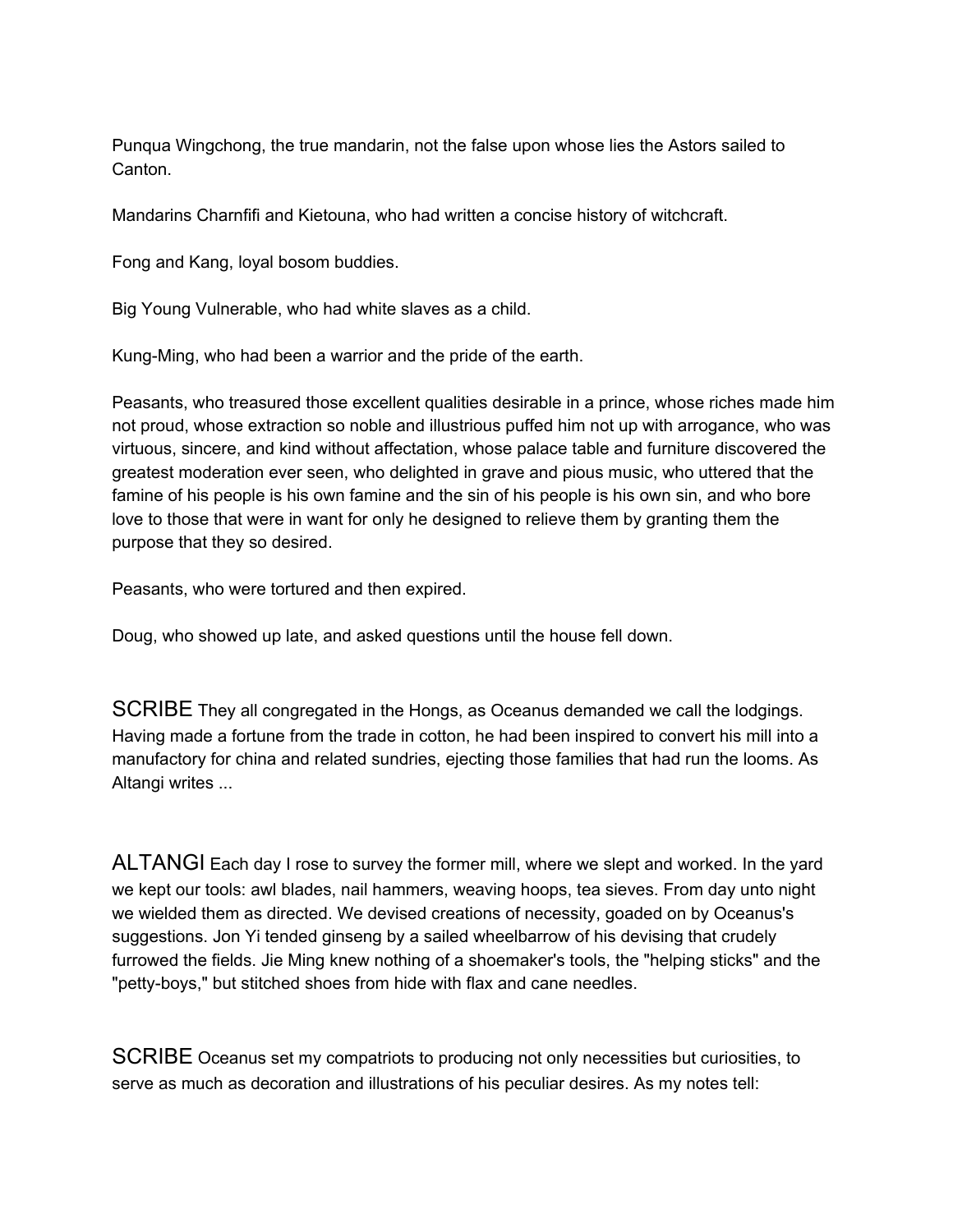An urn-shaped box, mahogany, for scimitars (to behead)

A dish, of earthenware, for American cassia and camphor

A cellaret, of hardwood and brass, containing bottles of samshou

A tea chest on stand, of lacquered softwood and pewter, for sweet cordials of ginseng

A card table, of an epoxy of fish bones and clay, for the universal game of chess

# PLATE VII DOUBLE CHAIR: CHIPPENDALE STYLE

STANDS 'for porcelain jars came into use at the time when the collecting of ornamental porcelain was the fashion among the wealthy classes in England . This specimen in mahogany is unusually ornate, with such extremely bold and coarse carving that at first sight it seems to be applied, but closer examination shows that it is all cut from the solid wood. The sides are in two alternating patterns. The first is in Chinese effect. The tottering columns and walls of the pagodas would indicate that the work was done by a careless workman, and are rather inconsistent with the rest of the design, which is graceful. MANKIND HAVE GIVEN THEMSELVES UP so MUCH TO THEIR SENSES, THAT REASON SEEMS TO BE CONSIDERED RATHER AS A SERVANT, THAN A MASTER. EVEN THIS CUSTOM OF SIPPING TEA, AFFORDS A GRATIFICATION, WHICH BECOMES SO HABITUAL, AS HARDLY TO BE RESISTED. IT HAS PREVAILED OVER A GREAT PART OF THE WORLD; BUT THE MOST EFFEMINATE PEOPLE ON THE FACE OF THE WHOLE EARTH, WHOSE EXAMPLE WE, AS A WISE, ACTIVE, AND WARLIKE NATION, WOULD LEAST DESIRE TO IMITATE, ARE THE GREATEST SIPPERS; I MEAN THE CHINESE, AMONG WHOM THE FIRST RANKS OF THE PEOPLE HAVE ADOPTED IT AS A KIND OF PRINCIPLE, THAT IT IS BELOW THEIR DIGNITY TO PERFORM ANY MANLY LABOUR, OR INDEED ANY LABOUR AT ALL: AND YET, WITH REGARD TO THE CUSTOM OF SIPPING TEA, WE SEEM TO ACT MORE WANTONLY AND ABSURD THAN THE CHINESE THEMSELVES.

The general shape of the stand and the style of the decoration of the sides, except the pagodas, is in the Flemish style.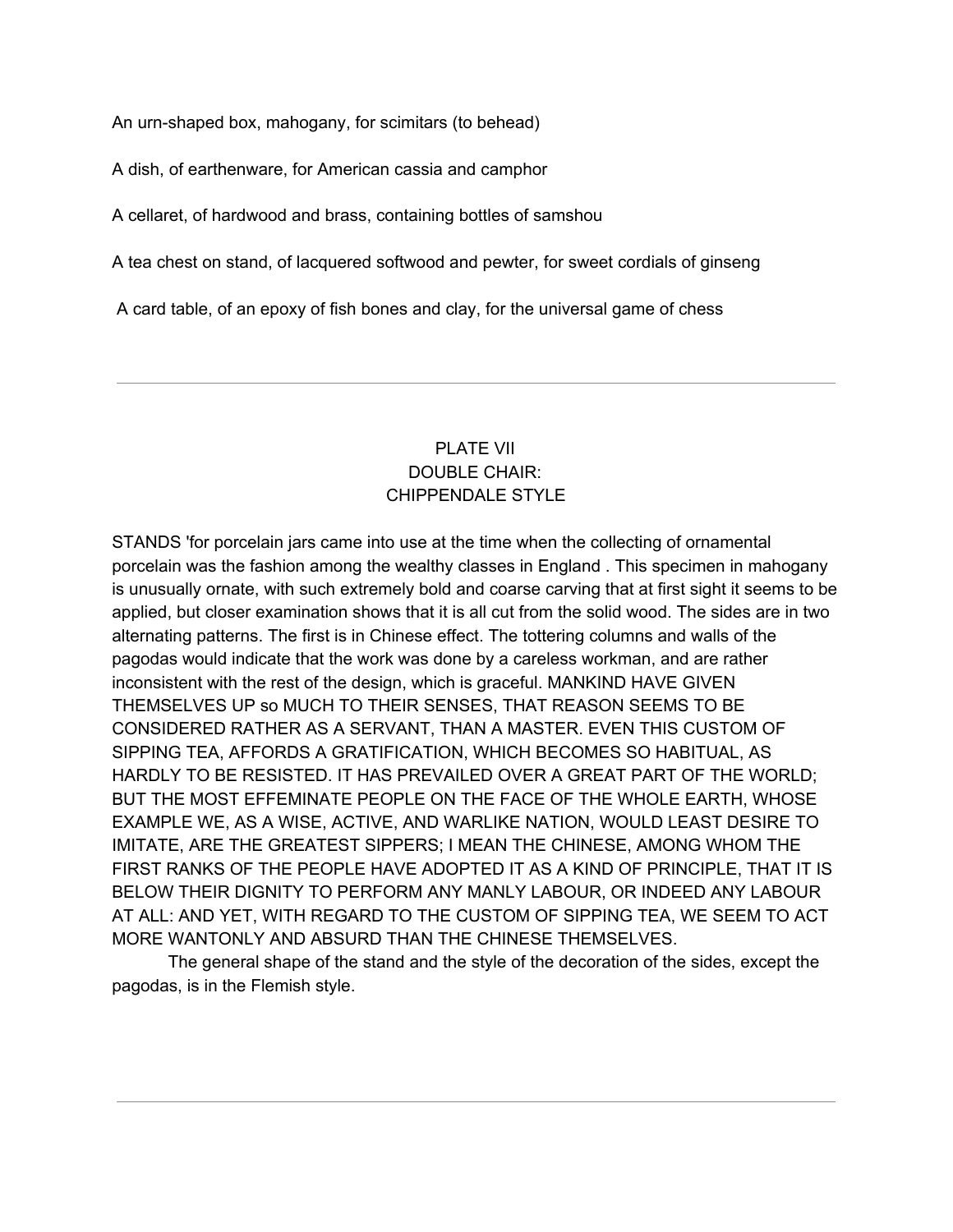ALTANGI Punqua lacquered boards of wood to serve as screens, preserving modesty and depicting most infernal punishments, with impalements, beheadings, and bare-buttocked floggings alike. These screens were awash with ingenious weaponry, wicked men, and ghastly tortures, scenes that were unknown to us. Yet Oceanus insisted on the authenticity of his designs, even making crude copies in the wet sand of illustrations from books that promoted them.

> PLATE IX DISH , OF EARTHENWARE , FOR AMERICAN CASSIA AND **CAMPHOR** First Quarter, Twenty-first Century

I COULD WISH WITH YOU THAT WE WERE AT ALL TIMES WISE ENOUGH TO DISTINGUISH THINGS FROM PERSONS, AND TO PLACE OURSELVES ON THE BROADEST AND MOST CONSTITUTIONAL BOTTOM. As will be seen from the illustration, this kettle shape is made up of a lateral serpentine front, with perpendicular swell near the bottom both on the sides and front, thus giving the effect of a kettle, from which it derives its name.

The desk part is taller than is usual in American pieces and, for that reason, more graceful. The piece was found at Portsmouth, New Hampshire, and as the drawers are made of pine, instead of oak, it is probably of Colonial origin, and dates in the second quarter of the eighteenth century. THE TEMPERANCE, THE ECONOMY, THE SIMPLICITY, THE INDUSTRY OF THOSE TIMES, WOULD RENDER OUR COUNTRY INDEPENDENT OF EVERY NATION ON EARTH; AND EACH INDIVIDUAL OF US ENTIRELY INDEPENDENT OF ALL THE INFLUENCE OF HIS NEIGHBOURS, AND PERFECTLY MASTER OF HIS OWN RESOLVES.

YI —I examine the screens, poor in quality and uniformity, as expected. The scribe carved with razor, drawn with Sharpie-monstrous judge, stick-figure bureaucrat, cheap as a demon. Heritage or madness?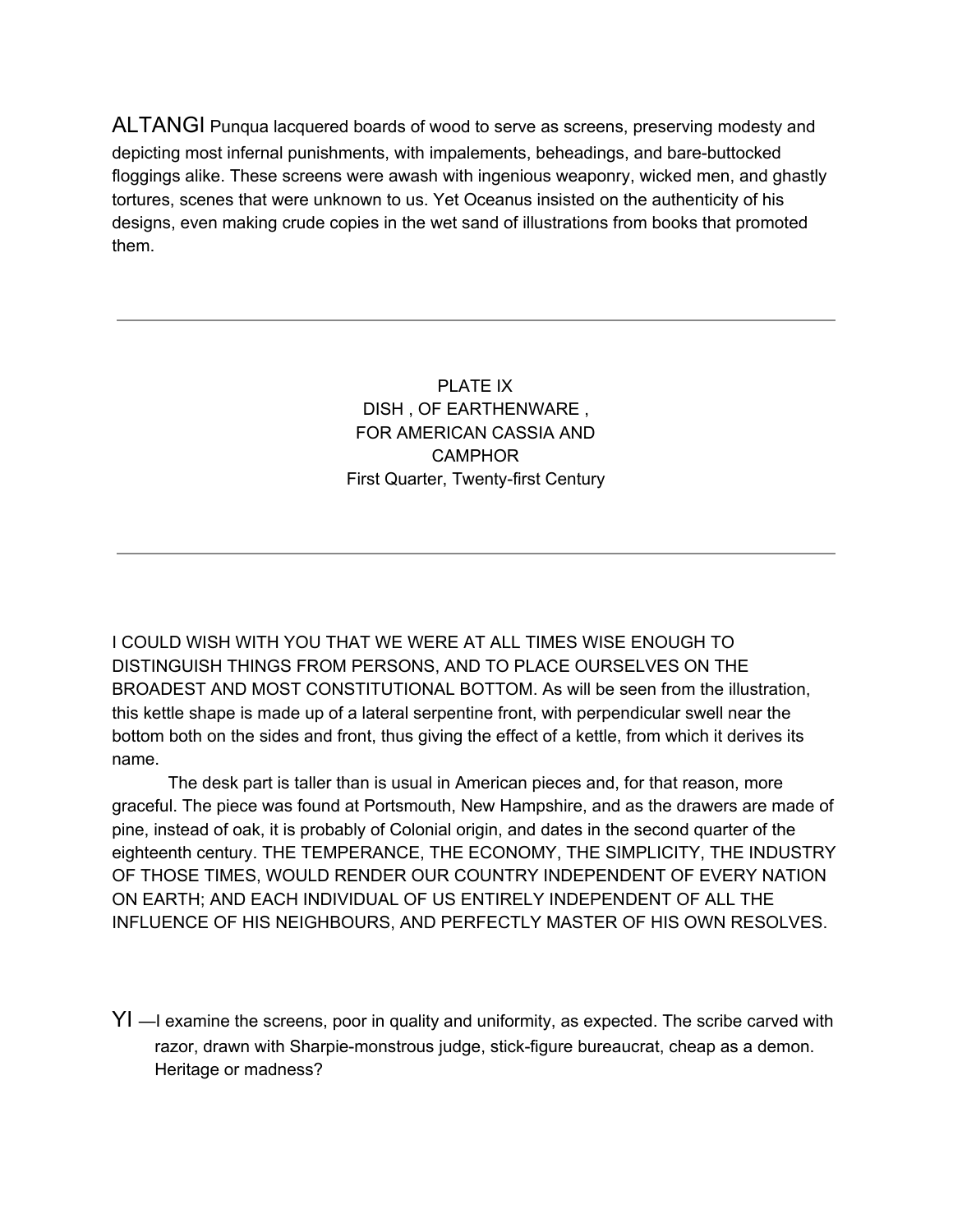—As key as the road is the horse that carries the load, I say. Renewables —and fast.

—He proposes a wagon with sails. I propose just-in-time delivery.

—I invent a wagon with sails, motivate subcontractors. I tell my client, "Today is cruel. Tomorrowis crueler. And the day after tomorrow is beautiful."

ALTANGI I I kept at my efforts at what Oceanus called "the great chiney." If he has an acute passion for the products of the East not yet replicated elsewhere, his excitement exceeds his knowledge. He has thrust before me illustrations of what he deems the native method of manufacture, in which my people mine earth, stack the clay in hillocks, then wait decades for the wind, rain, and sun do their work. He has longed for something swifter, something native to his shore, but I remained vexed in my attempts.

OCEANUS Might we not only create but best those crafts we most admire? Indeed, I have proposed to make in this land a porcelain equal to that which our fellow merchants have so profitably, if unlawfully, brought by sea. I have proposed porcelain and much more.

# PLATE X CAULIFLOWER WARE

CAULIFLOWER ware is a variety of earthenware, the paste of which is made from common earth mixed with pipe clay and a little sand, and glazed with lead which is applied in the form of dust sifted over the pieces through a coarse cloth bag. Earthenware differs from stoneware mainly because it is not subjected to so high a degree of heat, and provided the clays in use will bear the extra firing, may be transformed into it. Teaware and fancy articles in the form of cauliflowers, melons, maize and pineapples were very extensively manufactured, and sold in great quantities after 1750.

NO MORE SHALL MY TEAPOT SO GENEROUS BE, IN FILLING THE CUPS WITH THIS PERNICIOUS TEA, FOR I'LL FILL IT WITH WATER AND DRINK OUT THE SAME, BEFORE I'LL LOSE LIBERTY, THAT DEAREST NAME. BECAUSE I AM TAUGHT (AND BELIEVE IT IS FACT) THAT OUR RUIN IS AIMED AT IN THE LATE ACT, OF IMPOSING A DUTY ON ALL FOREIGN TEAS, WHICH DETESTABLE STUFF WE CAN QUIT WHEN WE PLEASE. LIBERTY'S THE GODDESS THAT I DO ADORE, AND I'LL MAINTAIN HER RIGHT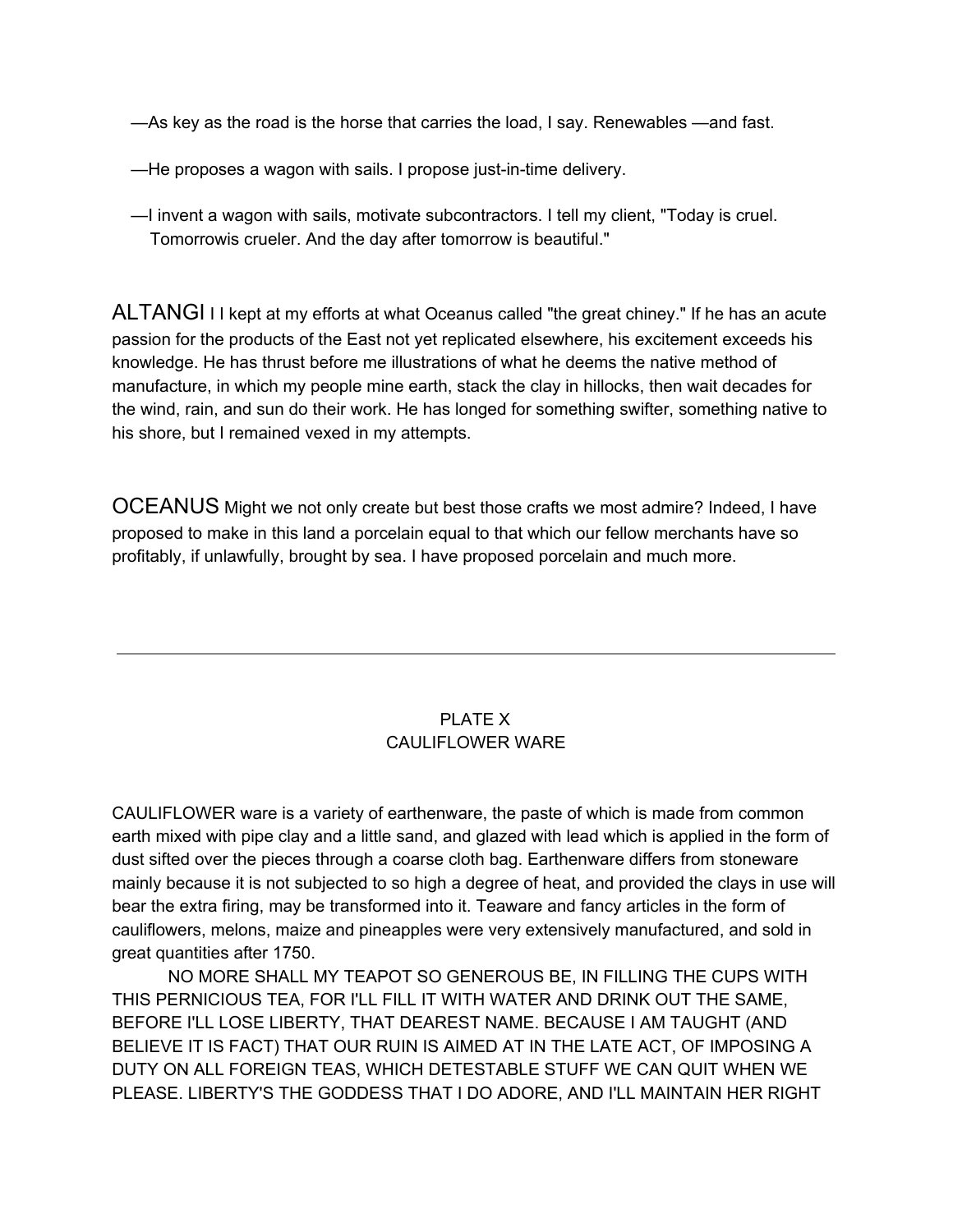UNTIL MY LAST HOUR, BEFORE SHE SHALL PART I WILL DIE IN THE CAUSE, FOR I'LL NEVER BE GOVERN'D BY TYRANNY'S LAWS.

The cauliflower models shown in this illustration are the tea caddy in the fifth pigeon hole at the top, the two hot milk or chocolate pitchers in the lower pigeon hole on either side, and the three pieces on the middle shelf In Plate XXIV, on the top shelf are a pineapple teapot and a cauliflower teapot, and at the end of the shelf next the bottom, is a pineapple hot milk pot . In Plate XXV is a very large specimen of cauliflower in the form of a hot water kettle.

ALTANGI Oceanus hypothesized that porcelain might be made of a juice that coalesces underground, or by the pounded dust of egg shells and umbilical fish being mingled with water. My best attempt was to mix the local red clay with sheep bone, soap stone, and salt, which were reduced to a flaccidity in the kiln. But Oceanus seemed pleased with the oblong soft-paste fashionings, declaring progress toward the new land that he seeks.

SCRIBE Oceanus also proposed:

A service, of porcelain, with eagle clutching our unity and treasury

A tea pot, of ceramic, indistinguishable from an ear of corn but for the handle, a skeletal dragon with flesh incinerated by his own breath

A bottle, salt glazed, for Rattle-Skull or Whistle Belly, inscribed with our own faces, worn like masks too loose or tight, as if shorn from one then fixed to another

A lidded vessel, of ceramic, resembling the sweet pine-apple from Formosa, topped by a body of blubber, a ruler become an idol

A sofa, of cane and thorn, for sitting and enduring, for passivity and penitence

A sail wagon, of Caribbean timber and raw flax, for furrowing the fields and shimmering at noon

DOUG I, well, I wasn't really working with these strangers, but they seemed more and more like .. . like me? Or maybe I was feeling more out of place, like them.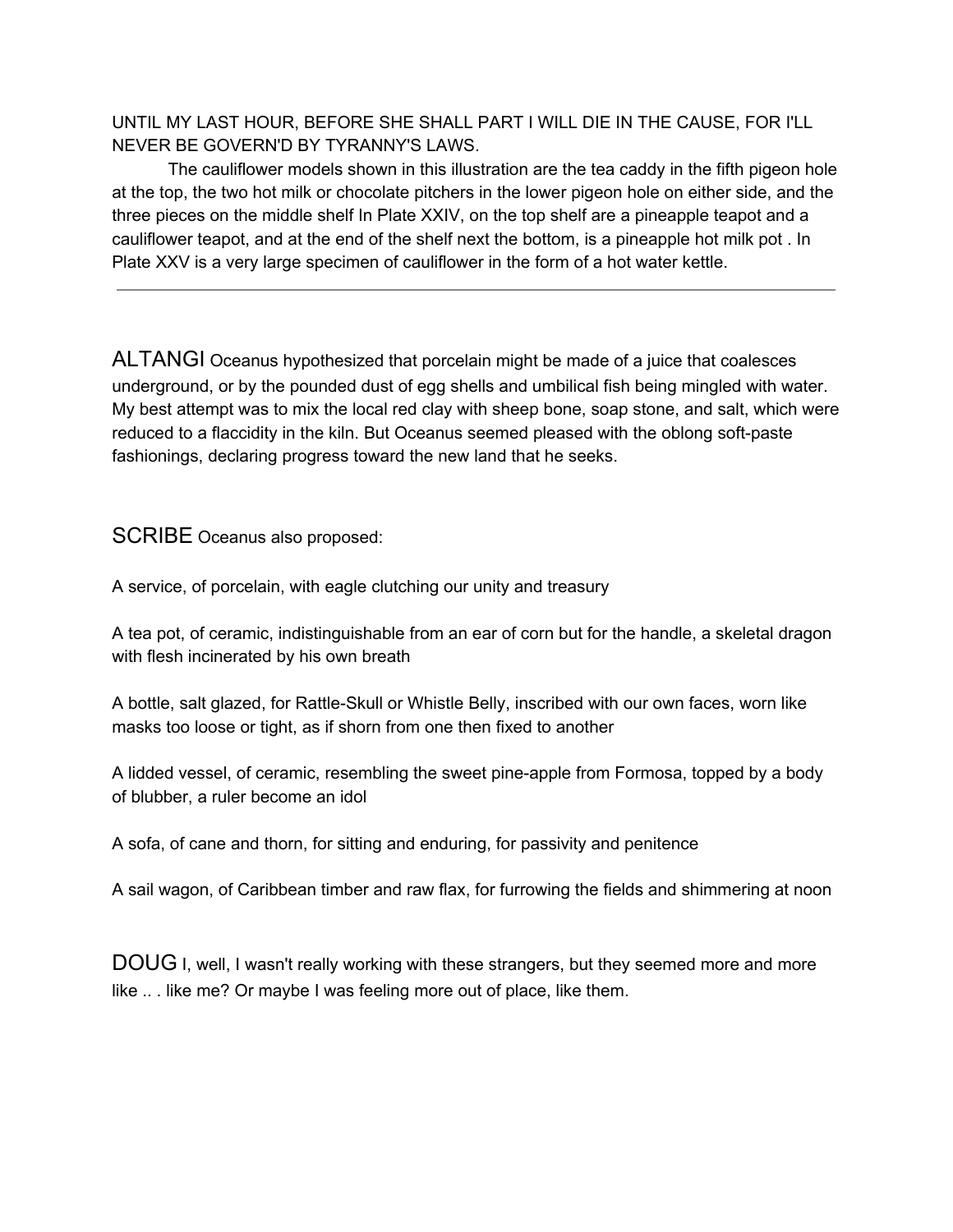## PLATE XI CHINESE PORCELAIN JARS

THE Chinese porcelain in this collection was brought together, not so much from the standpoint of the collector as for the aesthetic value of its color, in connection with mahogany furniture. It was not so much the question of procuring the rarest specimens as of finding a color and shape, in any ware, whether Chinese or Occidental, which would give the color value best adapted to its use as a decoration. After the field had been carefully examined it was determined that Chinese porcelains possessed a quality best suited to the purpose. THEY FORM A SYMBOL OF EARTH, SKY AND CLOUD —THE RED-BROWN OF THE MAHOGANY TYPIFYING THE EARTH, THE BLUE DECORATION OF THE PORCELAIN THE SKY, AND ITS WHITE GROUND THE CLOUDS! CABINET AND CHINA ARE JOINED IN A UNION THAT SHOULD NEVER BE DIVORCED!

For that reason, although all the pieces in the collection are veritable examples and good of their kind, they do not always represent the rarest from the standpoint of the Oriental collector. BY INTRODUCING THE PRODUCE OF THOSE COUNTRIES THAT LIE ON THE EAST SIDE OF THE OLD WORLD, AND PARTICULARLY THOSE OF CHINA, THIS COUNTRY MIGHT BE IMPROVED BEYOND WHAT HERETOFORE MIGHT HAVE BEEN EXPECTED. AND COULD WE BE SO FORTUNATE AS TO INTRODUCE THE INDUSTRY OF THE CHINESE, THEIR ARTS OF LIVING AND IMPROVEMENTS IN HUSBANDRY, AS WELL AS THEIR NATIVE PLANTS, AMERICA MIGHT IN TIME BECOME AS POPULOUS AS CHINA.

SCRIBE I, Zhang Qi, former magistrate of the first office of hell, one of 38,000 celestial officials charged with observing the living, saw production come to a halt on the day of a dinner party, the day that Doug arrived upon our shores. With great interest, I noted as the occasion, meant for Oceanus to present the characters to his companions, caused much agitation to those gathered, agitation to the point of dissolution.

DOUG Someone was drying me off. This other guy, Oceanus, was just staring. I couldn't focus, I was just saying thanks for the help, waiting for him to stop. I was too weak to get out of there. They put me in a wheelbarrow and rolled me to a factory. Oceanus said I'd be sleeping there. There was a line of guys-they seemed Chinese-making this bootleg-looking trash . My brain hurt, I was trying to figure out what was happening, but these guys could barely remember their names. They got worked up, they froze when I asked, like, Where are you from? What year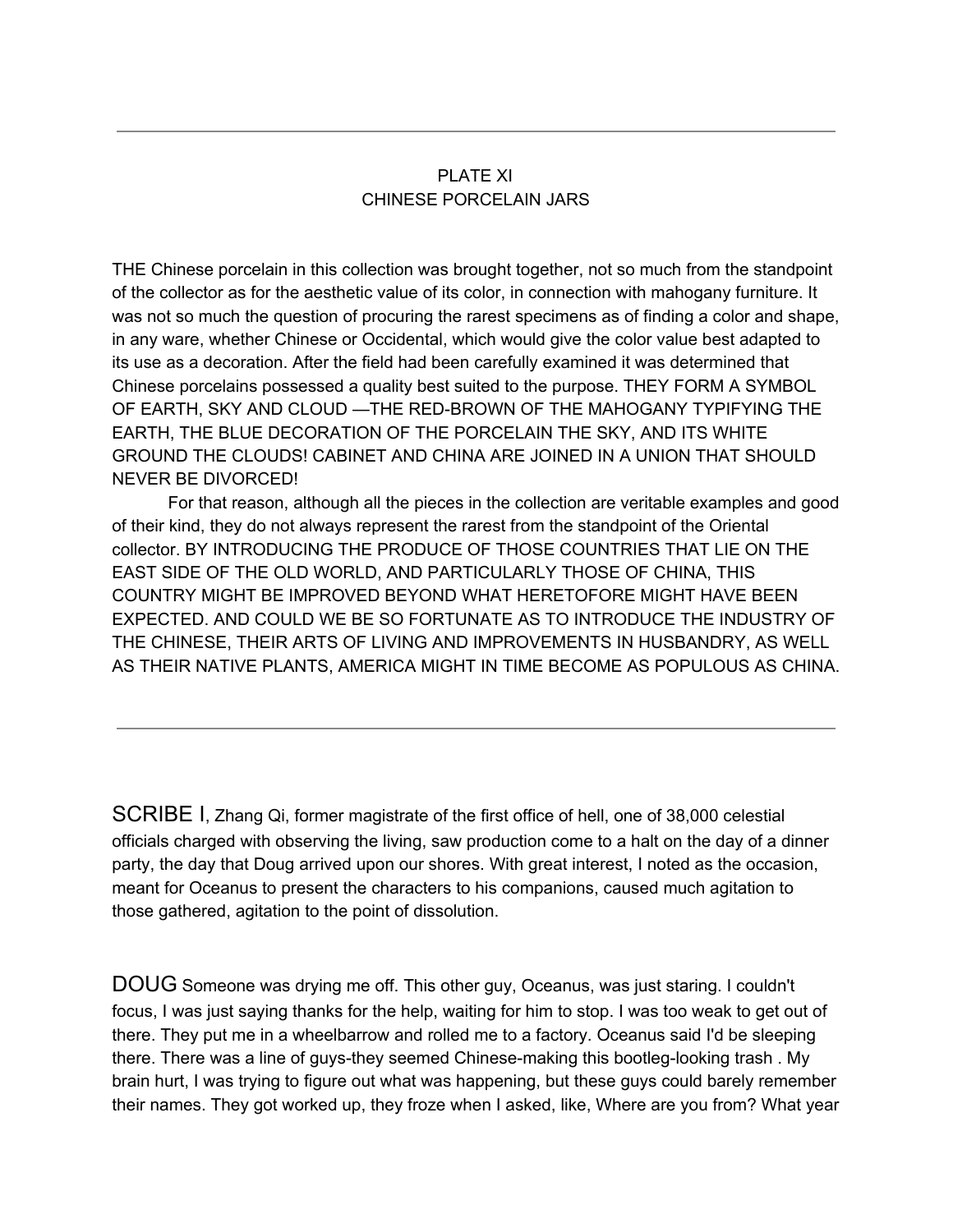is it? Why are you doing whatever you're doing? They started whispering, then yelling. At themselves, though, not each other. Then Oceanus grabbed me and said we had to go to dinner.

ALTANGI Being dressed in the manner of those gathered, I was momentarily mistaken by a merchant's wife for a fellow languishing blue eyes. When corrected, she lifted herself from her seat, her eyes sparkling. "Bless me! What an unusual share of somethingness in this character's whole appearance!" she exclaimed. "Lord, how I am charmed with the cut of his face!!" She proceeded to look me up and down, poke at my shoulder and tug at my sleeves. "I would give the world to see him in his own country dress."

She then requested that Oceanus bring a plate of beef cut into small pieces. She turned to me and cooed, as if to a newborn, "Pray, sir, do you have your chopsticks about you? It will be so pretty to see the meat carried to the mouth with a jerk. Lord, have you nothing pretty from China about you? Something that one does not know what to do with?"

IT HAS been thought well to give a few interior views of the house in which the collection stands, for two purposes: in the first place, the wood-work is worthy of examination, and secondly, a much better idea of a collection can be obtained by seeing it in its surroundings, than simply from a study of individual pieces, as specimens.

THE FACULTY OF DISTINGUISHING GOOD FROM BAD DESIGN IN THE FAMILIAR OBJECTS OF DOMESTIC LIFE IS A FACULTY WHICH MOST EDUCATED PEOPLE - AND WOMEN ESPECIALLY - CONCEIVE THAT THEY POSSESS. HOW IT HAS BEEN ACQUIRED, FEW WOULD BE ABLE TO EXPLAIN. THE GENERAL IMPRESSION SEEMS TO BE, THAT IT IS THE PECULIAR INHERITANCE OF GENTLE BLOOD, AND INDEPENDENT OF ALL TRAINING; THAT, WHILE A YOUNG LADY JS DEVOTING AT SCHOOL, OR UNDER A GOVERNESS, SO MANY HOURS A DAY TO MUSIC, SO MANY TO LANGUAGES, AND SO MANY TO GENERAL SCIENCE, SHE IS ALL THIS TIME UNCONSCIOUSLY FORMING THAT SENSE OF THE BEAUTIFUL, WHICH WE CALL TASTE: THAT THIS SENSE, ONCE DEVELOPED, WILL ENABLE HER, UNASSISTED BY SPECIAL STUDY OR EXPERIENCE, NOT ONLY TO APPRECIATE THE CHARMS OF NATURE IN EVERY ASPECT, BUT TO FORM A CORRECT ESTIMATE OF THE MERITS OF ARTMANUFACTURE.

The library here shown has splendid woodwork and paneling, and the arrangement of furniture is good.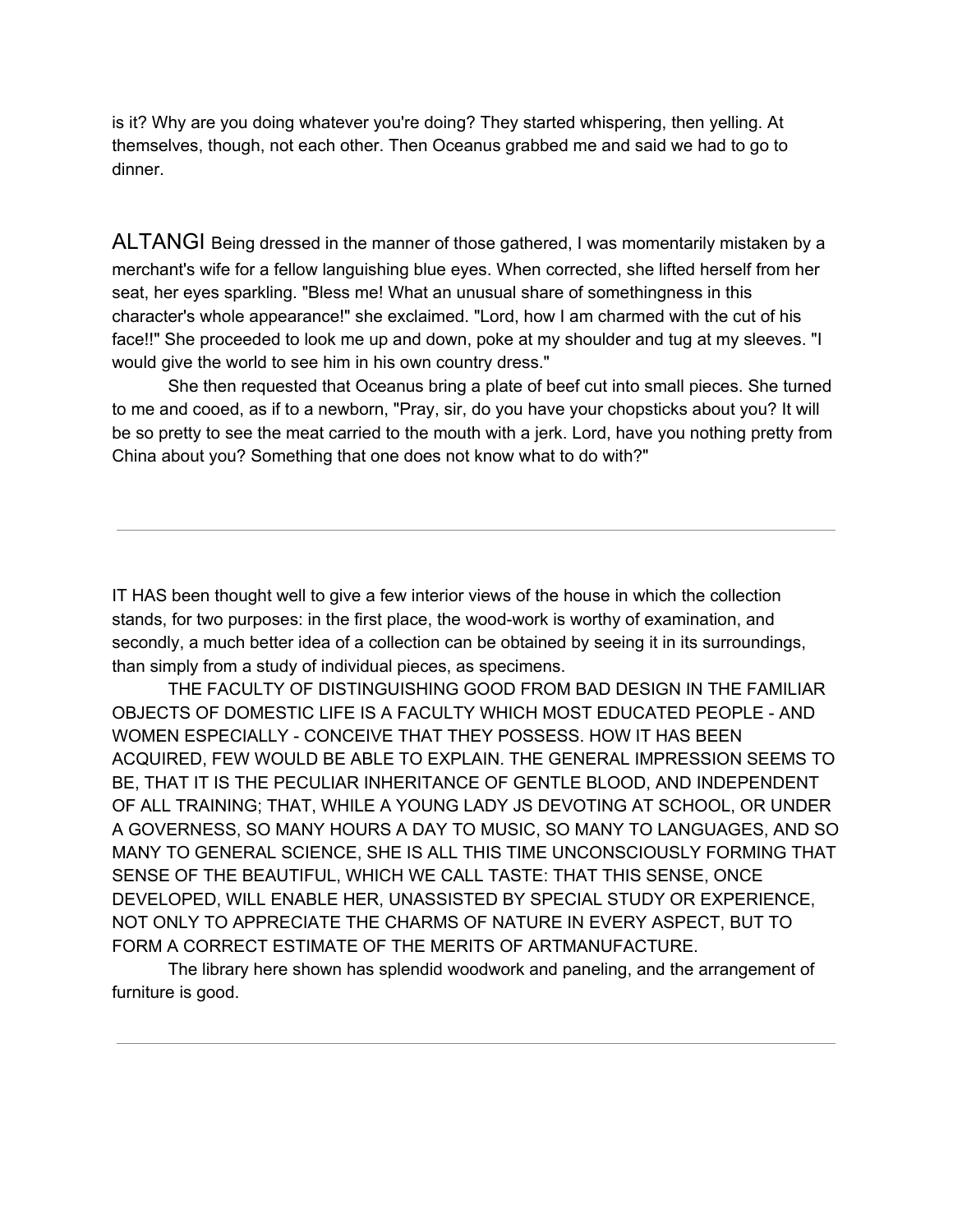DOUG This lady was in his face saying some shit. I'd gotten slammed in the head, but I wasn't stupid.

ALTANGI Doug spoke. Dressed in materials supple yet dull, he had features that matched ours but were worn loosely, like a mask slipping from his face. He saw fit now to emerge from his stupor and intervene. "Sorry," he softly stuttered, while gazing forlornly at a mirrored slate. "But what the fuck did you say?" Despite his daze, there was an aggression in his enunciation; unlike the English of those assembled, his accent was given to speed and sharpness.

AT FIRST glance the design is bewildering in its detail, but a close inspection shows that the theme is simple. IF UPON A JUST WAR RE THE LORD SHOULD DELIVER [THEM] INTO OUR HANDS WE MIGHT EASILY HAVE MEN WOEMEN AND CHILDREN ENOUGH, ENOUGH TO EXCHANGE FOR MOORES, WHICH WILBE MORE GAYNEFUL PILLADGE FOR US THAN WEE CONCEIVE, FOR I DOE NOT SEE HOW WEE CAN THRIVE UNTIL WE GET INTO A STOCK OF SLAVES SUFFICIENT TO DOE ALL OUR BUSINESS, FOR OUR CHILDREN'S CHILDREN WILL HARDLY SEE THIS GREAT CONTINENT FILLED WITH PEOPLE, SOE THAT OUR SERVANTS WILL STILL DESIRE FREEDOME TO PLANT FOR THEMSELVES, AND NOT STAY BUT FOR VERIE GREAT WAGES. AND I SUPPOSE YOU KNOW VERIE WELL HOW WEE SHALL MAYNETYNE 20 MOORES CHEAPER THAT ONE ENGLISHE SERVANT.

The feeling of the mirror is more English than French, notably the rosette at the center of the lower part of the frame, also the center of the upper part which holds the picture, with its trefoil and quatrefoil piercings. The festoons of roses at the top are also characteristic of the style. The frame is of carved wood, gilded, and is perhaps as ornate as any mirror of the period which has yet been found, and splendidly illustrates the perfection of this style.

THIS mantel garniture of five Chinese vases is most interestingly embellished with flowers, vines, and vases holding roses, all in natural colors, and modelled in rather high relief, separately moulded and applied . MUCH OF THE DESIRE FOR THESE COSTLY ARTICLES OF VERTU IS INTRODUCED FROM ABROAD, BY TRAVELLED REPUBLICANS WHO APE THE FASHIONS OF THE ENGLISH NOBILITY. THAT'S A CAUTION FOR HUSBANDS WHO HAVE WIVES AFFLICTED WITH. THE PENCHANT FOR OLD CHINA! IF THE RAGE INCREASES, THE PURSE SET ASIDE FOR FAMILY EXPENSES WILL SOON BECOME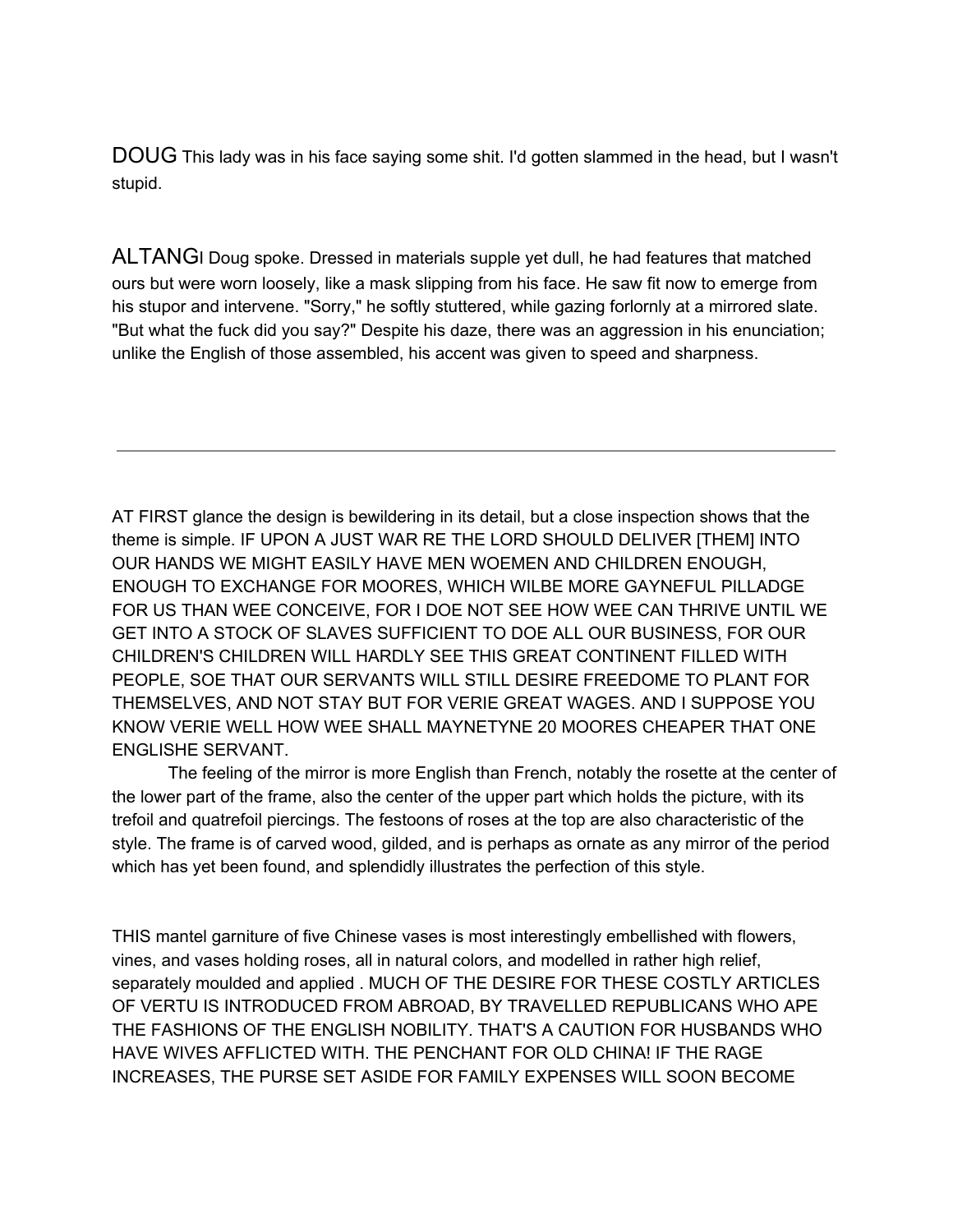EXHAUSTED AT AUCTION SALES, AND THE MODERN PARLOR WILL LOOK MORE AND MORE LIKE A BAZAAR FOR MERCHANDISE.

OH! THAT MY SOUL, HEAVENS WORKMANSHIP (WITHIN MY WICKER'D CAGE,) THAT BIRD OF PARADISE INLIN'DE WITH GLORIOUS GRACE UP TO THE BRIM MIGHT BE THY CABBINET, OH PEARLE OF PRICE . For a description of the decorated salt glaze in the cabinet see Plates LXIV. and LXV.

CANDLE stands are common, both in England and America. They are usually, however, found in the low tripod variety, and the tall ones, in America especially, are rather rare. WHEN I WENT TO LOOK FOR A FREESTANDING MICROWAVE, I COULDN'T FIND ONE. I WENT TO HIGH-END RETAIL STORES, TO LOW-END DISCOUNT PLACES. AND MY EXPERIENCE FROM THINGS MADE IN CHINA WAS THAT THEY WERE NOT HEALTHY, THEY DIDN'T WORK FOR VERY LONG, AND THEY BROKE DOWN IF THEY WORKED IN THE BEGINNING. SO I THEN DECIDED I JUST WASN'T GOING TO BUY ANYTHING THAT WAS MADE IN CHINA, SO WE JUST DO NOT HAVE A MICROWAVE ANYMORE. RIGHT AROUND THE SAME TIME, WE HAD AN UNDER-THE-COUNTER ELECTRIC UNIT FOR HEATING. AND THE SAME THING HAPPENED: YOU COULDN'T GET AN ELECTRIC BASEBOARD THAT WASN'T MADE IN CHINA. WELL, MY LAST ONE WAS MADE IN AMERICA; I HAD IT FOR TWENTY-THREE YEARS AND IT WORKED GREAT . AND NOW I COULDN'T FIND IT. I JUST GOT COMPLETELY DISCOURAGED THAT NO AMERICAN MANUFACTURERS WERE COMING IN TO PRODUCE QUALITY PRODUCTS.

- YI —A rare combination: portraits of merchants with frozen faces and a beautiful jasmine flower. A curiosity, a seed that accompanied me, a song I was teaching my compatriots.
	- —Another song: performed by the workers at the factory, who turn harmony into complaint, call to arms.

—"Scenes of sacred peace and pleasure, holy days and Sabbath bell. Richest, brightest, sweetest treasure, can I say a last farewell?"

—How does the infrastructure sing, if the infrastructure is the people?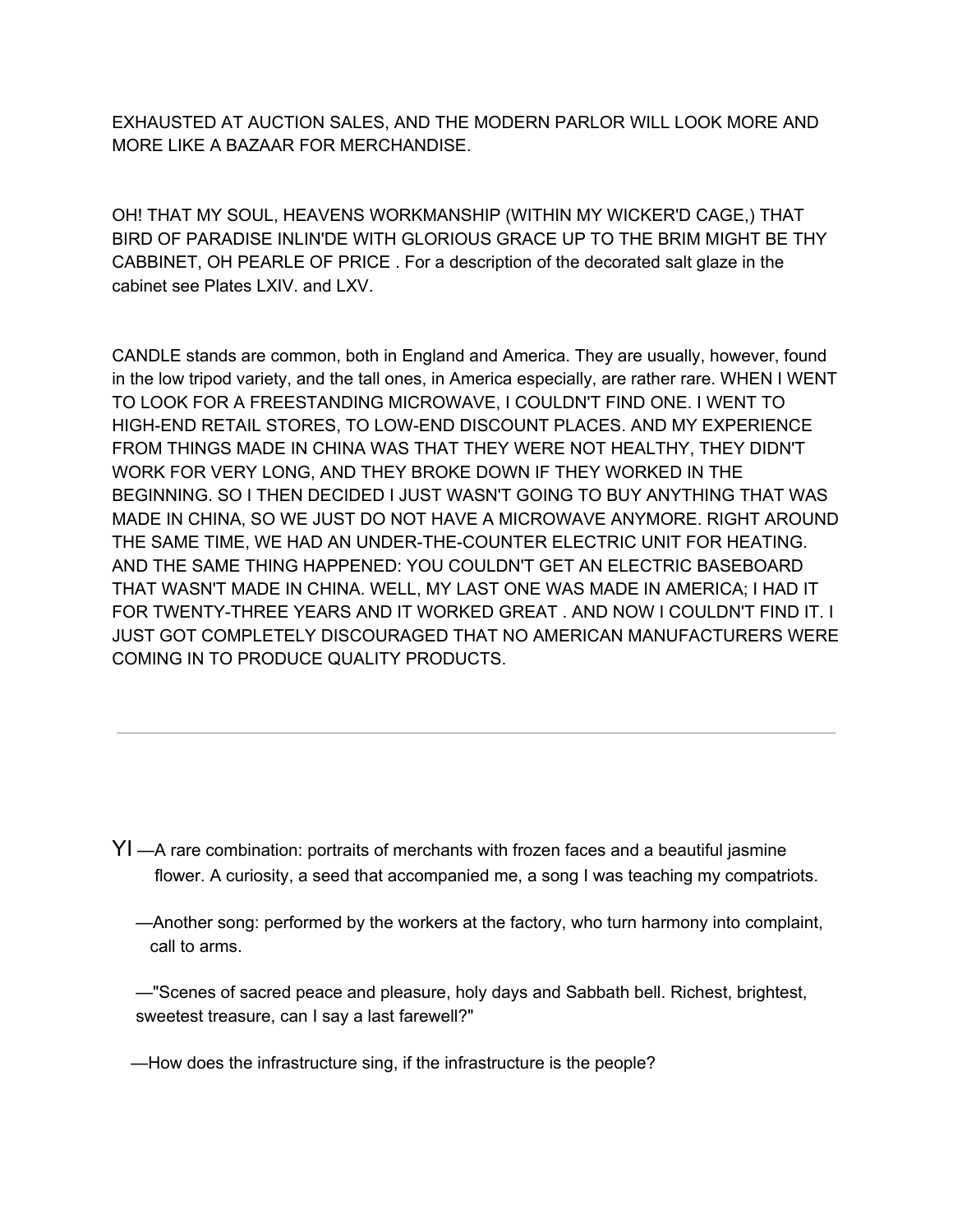ALTANGI The faintness of a humming was heard in the n direction of the factory, as if a crowd were singing worshipfully. This drove Oceanus's fellows to much discomfort, and they left us to see the goings on.

DOUG They got freaked out by the singing and ran off, so I was alone with the Chinese-ish guys. I asked the porcelain guy, Altangi, what his deal was. He was like, "I proclaim myself a Chinaman and yet a citizen of the world." I asked him what he meant and he started stuttering, like he couldn't remember his lines. "I am ... I am not ... one who goes from country to country, guided by the ... blind impulse ... of curiosity. I'm not ... nor am I ... one to cross seas and deserts merely to measure the height of a mountain . .. to describe the cataract of a river ... or tell the commodities which every country may produce." "You're not into ceramics?" I asked. Things got worse from there.

ALTANGI I must confess, I found myself driven wild by the lightheaded man, Doug, who seemed to be neither of the present nor the past, but of an age yet to come. He insisted on asking, again and again, who I was and where I had come from. I could provide nothing but the same tidbits: Honan, parishes, knickknacks. His questioning put me into such angered straits that my tongue failed me; I let my gaze fall upon the sources of my discontent, which lined the mantelpiece.

Meanwhile, Doug turned his attention to Zhang Qi, who remained silent to his queries but quickened his hand, writing furiously upon his scroll.

DOUG The most normal-looking guy walked in—like someone from the office, not this Asian Medieval Times shit. He started lecturing the portraits, talking about "market shares." He was making charts out of broken bowls and clicking the air with his thumb, going, "Next. Next. Next." I was like, I hope I'm not that fucked up.

ALTANGI I came to suspect that, in truth, I had been written; I knew not by whom. Every object, I thought, surveying the mantelpiece, whether brought from near or far, soon ceases to impress and please. Then, with the hands that had sculpted so much clay, I took up the wretched vessels and flung them into oblivion. As porcelain shards scattered, as untroubled landscapes fell, as heavenly faces sundered, as fine ornamentations overturned, as precious glass shattered, as gleaming mahogany splintered, as candlelight extinguished—as taste and order were chased away by disharmony and fragmentation—I found some peace. Only now, I understood, am I writing as with my own hand.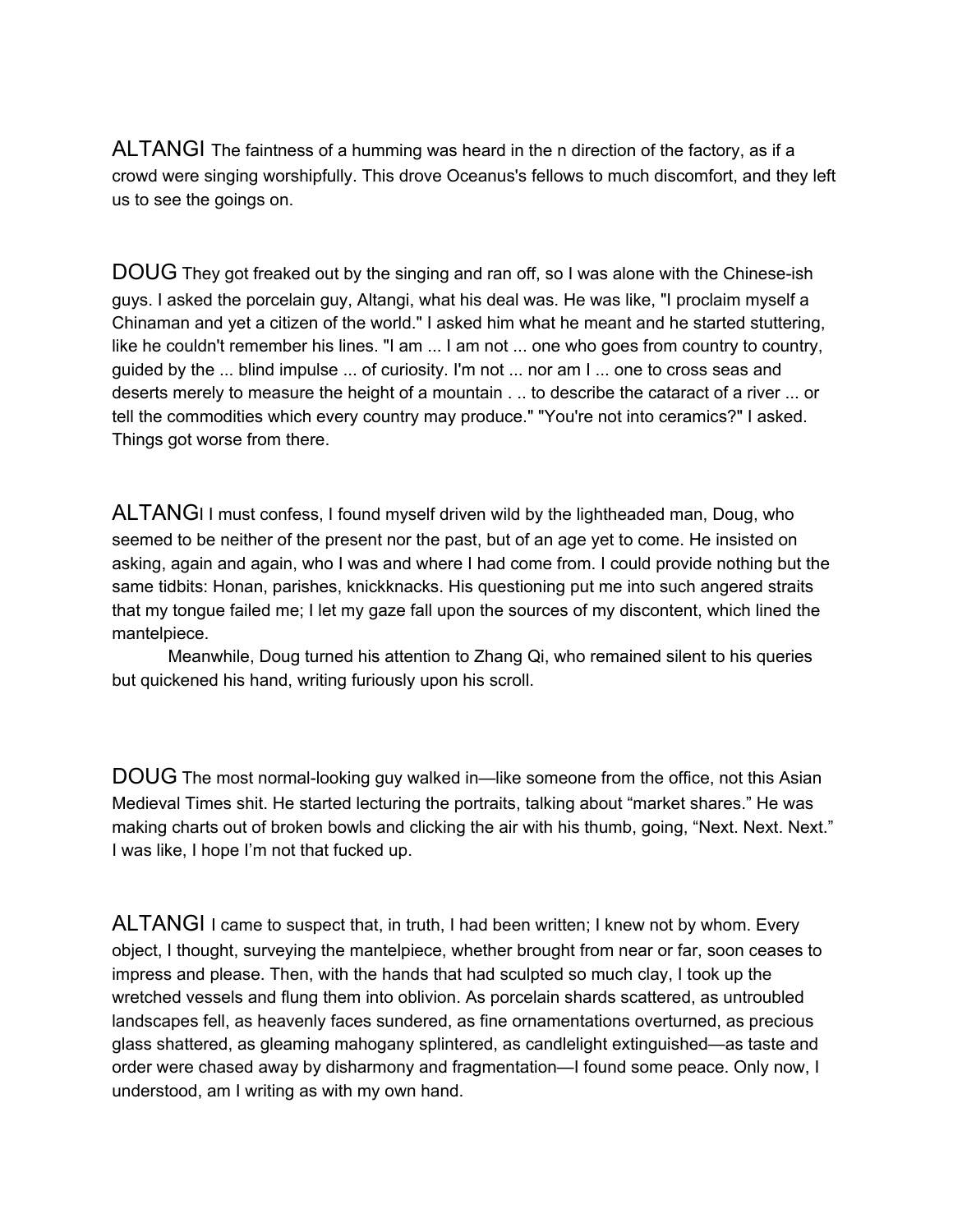- YI —If you're not willing to start again, you have failed twice. To fail once is to be a young person, a fresh seed to be buried.
	- —We are young people, buried in the foundation. We crack the floorboards as we grow. We are reinventing the wheel of the sailing wagon. We are connecting painted faces with splintered mahogany to create platforms that bring us into being.

SCRIBE I, having recorded so much of my compatriots, felt myself to be present with them, one of them, together in estrangement.

REFLECT that within a few years to come, not one of this large assembly will be living: That in a little time; in a few days, in a few hours, a few moments, comparatively speaking, all must leave their seats, their houses, their farms, their merchandize, this world, and enter the mansions either of everlasting happiness, or misery and punishment.

The eagles' neck feathers become conventionalized into acanthus leaves and the same treatment of eagles and in fact of feathers and hair generally, is constantly found in Flemish decoration. The splat is in the form of a convex cartouche and in design is similar to the tablets of the sixteenth and early seventeenth centuries, also Flemish in character. The design on the stiles of the back is of two kinds of flowers; those above, where the splat joins the sides, are of five petal conventional flowers, grouped in pairs, very much in the way the prune blossoms, often called hawthorn, are used in Chinese decorations. Some are mounted on horse-back while others are left to travel on foot. That some have with the Centurion, power to command, while others are required to obey.

SCRIBE I, Zhang Qi, former magistrate of the first office of hell, one of 38,000 celestial officials charged with observing the living, saw those lodged at the former mill sweep up to the front door like a school of carp set to infest a pristine body of water, and proceed to lay into the house and the wares they had created with wild abandon.

OCEANUS I write to you disposed, having lost face like a debtor whose house has been occupied by his creditor. I have been driven away, then made by my own charges to ride a sail wagon through the ginseng, facing that which I am leaving, my wounds flavored by the salt of the bay.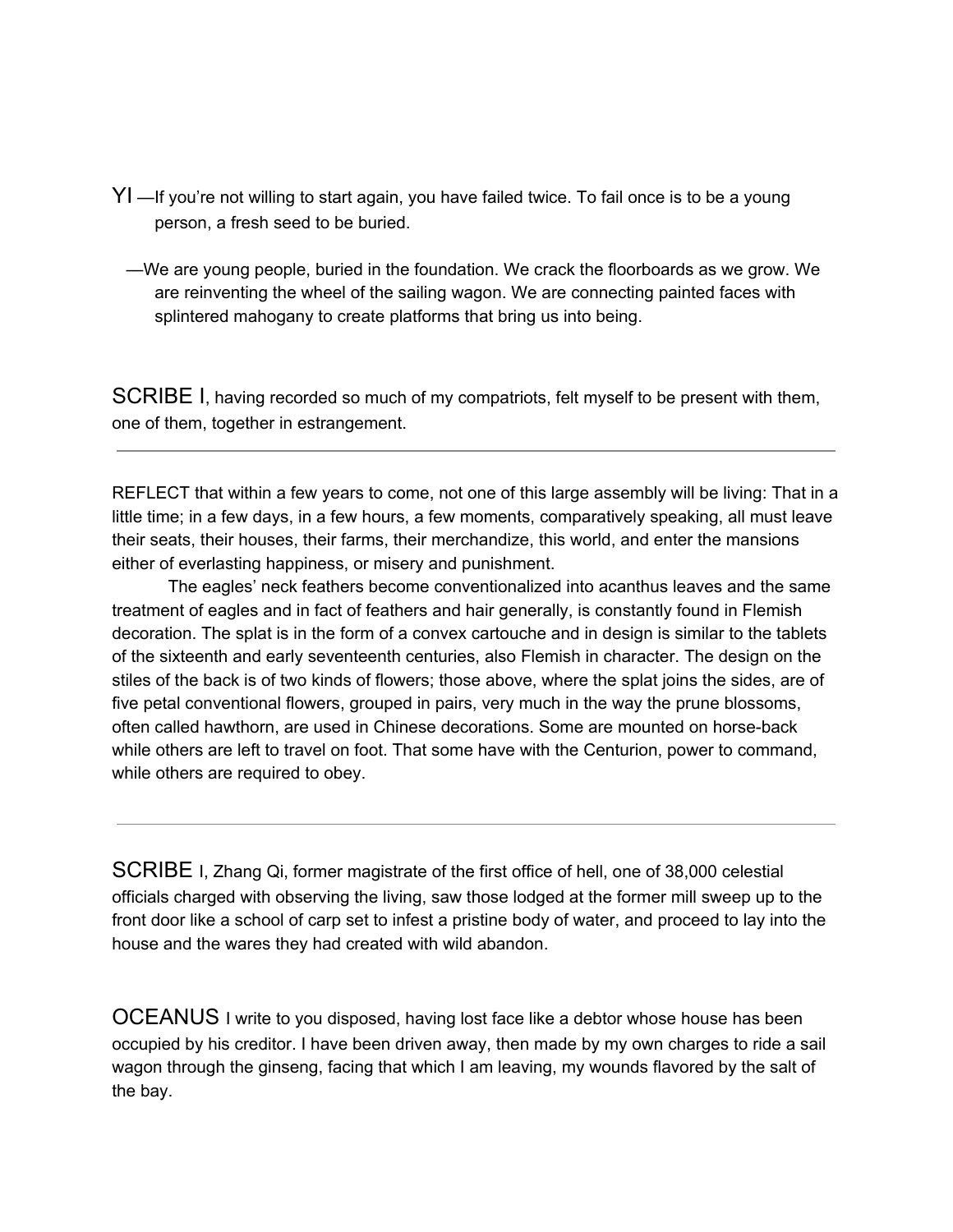I dictate this letter to the scribe who, with his compatriots, has turned his unending scroll into a case against me. I add to the evidence: they watched over me while dissecting the body of my house, making it their own. They reassembled the flesh and bones to their liking, without regard for sense or beauty, as if combining all the world's animals into one. If the scribe did not join, he relished what he recorded, his visage becoming sly like that of a malevolent judge.

Tell me, scribe, will this all go into writing? Would you have me list each injustice, violence, and discourtesy experienced by myself and my guests, who only wanted to witness the cultivation of a divine land, a great flowering beauty under heaven?

YI —The ants that organize together will beat the elephant. We are the ant army.

WHAT MY own Native Asia, with all her Ease, and Luxury, cou'd ne'er effect, this bright Maid has done. The Bulwarks of Philosophy, with all the Pallizadoes of her Precepts, that us'd to guard me from the Follies and Knaveries of Mankind, are quite blown up, and all the strong, regular Fortifications, rais'd by repeated and judicious Observations are now dismantl'd.

The mascarons are interesting, the satyr's head terminating in acanthus leaves. Below is again the drapery and tassel, and acanthus leaves. This design also appears in many Flemish designs, notably at Ypres, where it is used with an eagle almost identical with the bird on this chair. The Chinese don't have to go to Paris anymore, it's come to them. This is Tianjuchang in the district of Xijiang Province. A bizarre mix of Parisian townhouses, fountains from the Palace of Versailles, and an Eiffel Tower clone, a third the size of the original. It's an incongruous city—a place where China's aspirations and traditions collide.

To sum up: Every design on this chair is found in Flemish decoration, and there is not a single suggestion of the French theme of the Chippendale period.

OCEANUS Entranced and alarmed by the divine song, we had gone toward the hongs. Halfway there I heard a thunderous crashing, then a low rumble, as if heaven heaved and earth quaked. I rushed back to see Altangi throwing ceramics of his own making against the walls and floor, crying with glee about writing and not being written. Then Yi emerged from the kitchen, rolling a pile of river stones in a tin, crashing them against all in the way. To that cacophony was added the din of metal upon metal from the lodgings below, which signaled the coming of a mob, the plundering and pulling down of a house. I looked out the window and saw, in the light of approaching torches, those who had seemed so keen to produce with me these new wares,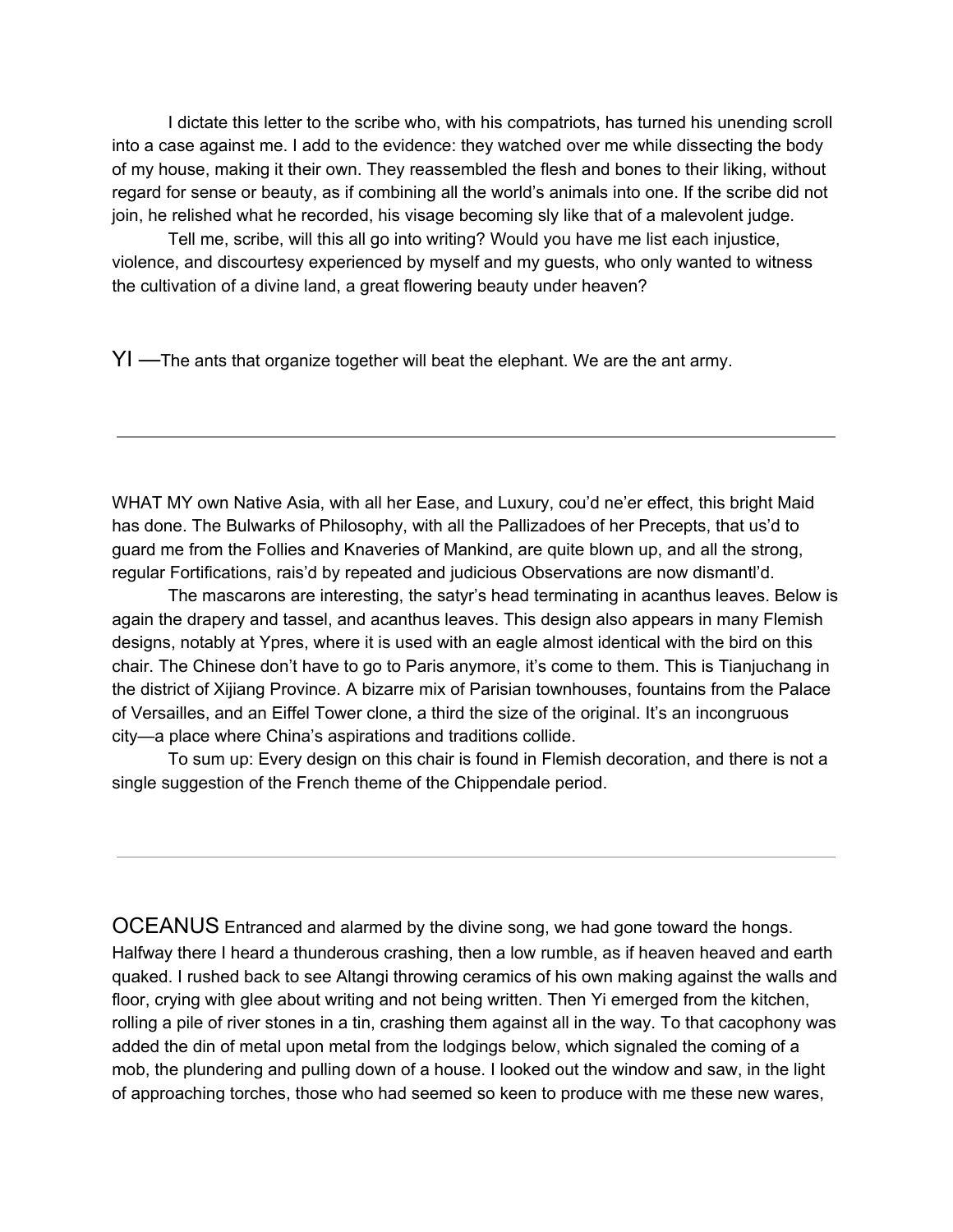this new nation. They cried liberty and hoisted an effigy that was a grotesque likeness of myself, the neck lassoed.

ALTANGI On the breast was scrawled the public mark of resentment, which I understand to be common: "That fawning, insidious, infamous miscreant and parricide Oceanus Slater." Yi added: "And a protectionist to boot."

DOUG The hill had all these torches, you could see the white people running away from the house. Then all the workers showed up. They started going at the house with axes and throwing pieces of wood into a bonfire. They were screaming about friends, connections, native land—I couldn't understand. People were carving pictures of Oceanus getting pounded with sticks and straps on the cabinets. They smashed the plates and ripped up the wallpaper—paintings, too. Then they started putting all the pieces together with nails and twine, using molasses as glue. One guy was chugging beer from a big vase covered with birds and flowers. He slammed it into my chest, spilled all over my shirt. He was like: DRINK!

THEN CAME THE WHITE SISTERS CLAPPING TO THE WAVES' PROGRESS, AND THAT WAS EMANCIPATION —JUBILATION, O JUBILATION — VANISHING SWIFTLY AS THE SEA'S LACE DRIES IN THE SUN, BUT THAT WAS NOT HISTORY, THAT WAS ONLY FAITH, AND THEN EACH ROCK BROKE INTO ITS OWN NATION; THEN CAME THE SYNOD OF FLIES, THEN CAME THE SECRETARIAL HERON, THEN CAME THE BULLFROG BELLOWING FOR A VOTE, FIREFLIES WITH BRIGHT IDEAS AND BATS LIKE JETTING AMBASSADORS AND THE MANTIS, LIKE KHAKI POLICE, AND THE FURRED CATERPILLARS OF JUDGES EXAMINING EACH CASE CLOSELY, AND THEN IN THE DARK EARS OF FERNS AND IN THE SALT CHUCKLE OF ROCKS WITH THEIR SEA POOLS, THERE WAS THE SOUND LIKE A RUMOUR WITHOUT ANY ECHO OF HISTORY, REALLY BEGINNING.

SCRIBE And so, from the remains of so much contraband and lucre, so many golden crests and cartoon Chinese, my compatriots invented:

- A robe, of cotton and painted canvas, patterned with eyes of dull black and heavenly blue, tasseled with wallpaper and gilding, for confusing peoples and centuries
- A looking glass, of silicon and rare earth metals, with a frame of fish scales coated by powdered exports, for obscuring one's likeness
- An obelisk, of shells carved into mahogany, encased by wax and upholstery, pierced by carving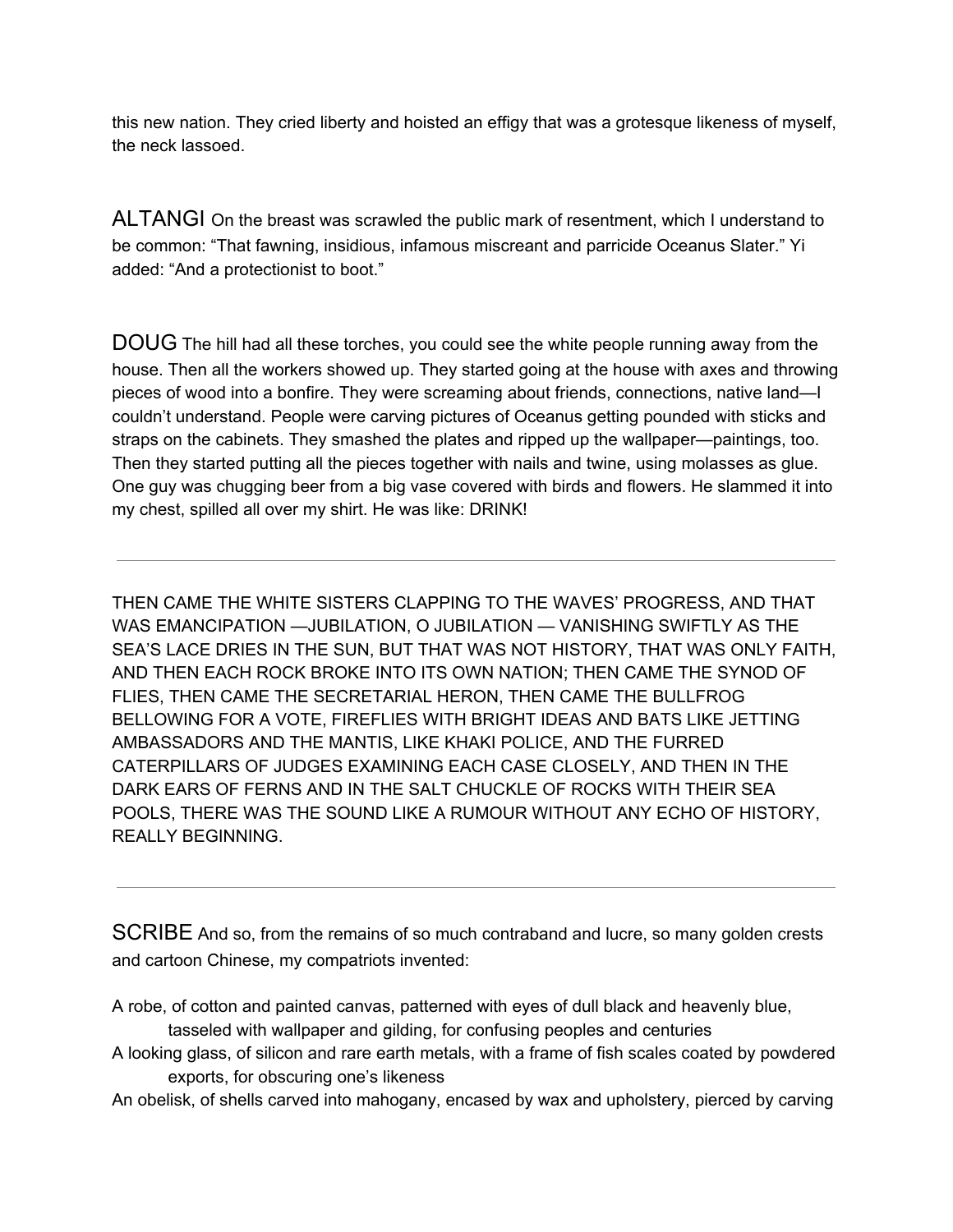knives, for pride and protection

- A screen, of rotten pine-apples and promissory notes, lacquered with rum and pulverized tongues of foreign devils, showing all of humanity and time, for accounting
- A desk, made entirely of varnishing, for drafting scripts in search of speakers, symbols in search of seasons
- A portal, of the light reflected by the sea, of notes never before sung, for traversing

DOUG I was about to start drinking, but everyone started running to the windows, pointing, and cheering. They'd found Oceanus and strapped him to one of the weird wheelbarrows with a sail. The wind picked up and he went off through the field. Altangi was wearing a wild outfit, it looked like he'd cut up all of Oceanus's clothes and sewn the pieces together. He yelled at everyone to shut up so we could hear Oceanus screaming. But instead we heard the voice from the bowl … singing. We stopped, and then—I don't know how—we followed along.

OCEANUS This was not the grave and pious music that I expected from such people but sheer wildness, beating together of cleavers and flat-bottomed skillets, scratching at humstrums, whistling through devilish flutes, playing at hand-bells, gongs, cow horns, kettles, rattles, and enough bones to fill a graveyard. Somehow, too, they made rhythms and tones through the flapping together of suffocating fish. All the while, they sang most freely and eerily, refusing to abide traditions and rules, as if urging the detuning of the world.

Scribe, I offer this charivari as evidence that, in the politic as in the human constitution, if the limbs grow too large for the body, their size, instead of improving, will diminish the vigor of the whole."

THE SETTEE or double chair of the set is especially beautiful, and the arms are so skillfully and artistically made that they are shown in detail. The outside of the arm is also finished in the scroll so characteristic throughout the general design, and the eagle's head in the act of preening its neck feathers is ingeniously worked into the terminals of the arms. "Not a word more," interrupted the chair; "here I close my lips for the next hundred years. At the end of that period, if I shall have discovered any new precepts of happiness better than what Heaven has already taught you, they shall assuredly be given to the world."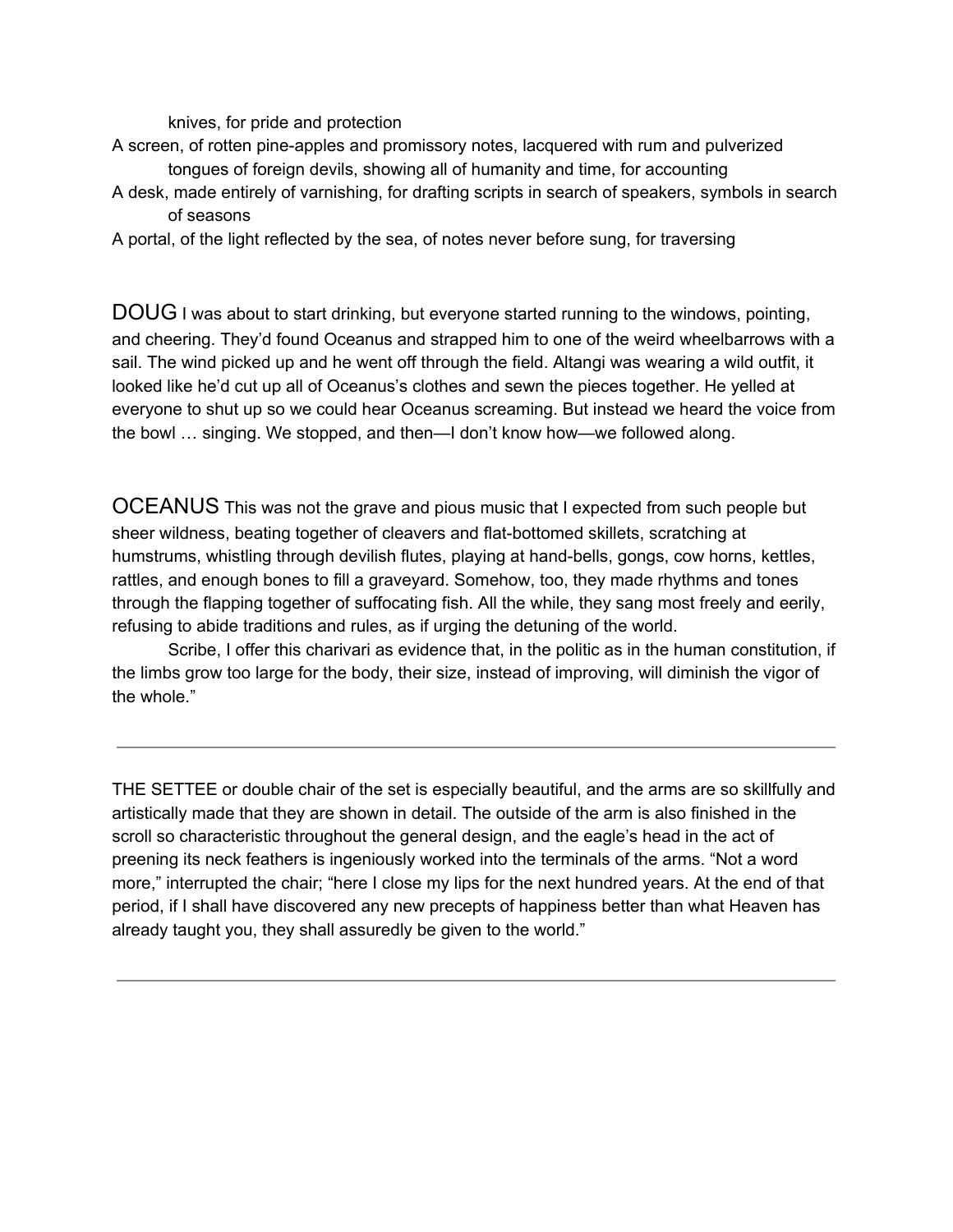SCRIBE I, Zhang Qi, former magistrate of the first office of hell, one of 38,000 celestial officials charged with observing the living, gave out quills and parchments to all who had settled in the house that we had mangled into our home. Since quitting our toils in the factory and fields, we began to have our wits restored, though our heads remained tinctured with cloudiness. As if to reckon with and reach beyond the void of the previous days, each drafted a letter, an account.

ALTANGI O thou possessor of heavenly wisdom, how insupportable has this separation of immeasurable distance been! For weeks, I've not been able to send a daily delineation of my heart, a map of my mind.

DOUG My phone's dead, I don't know how I'm getting home. But Zhang Qi gave me some paper after everything happened. Here's what I remember from before: I was in town to visit my sister. She was graduating, she wanted me to meet her at the museum. I was walking around, checking things out. The museum felt like … what a museum is. Artifacts, vases, paintings, plates. Some of them had bald eagles, some of them had dragons.

- $YI I$  write by hand, I journal. Messy page, clean mind.
- I read the entries, compare them to the transcripts: what I write is a copy of what I say, what I say has already been written.
- —What happened? Point by point, slide by slide, transcript by transcript, I empty my pockets, I embrace change.

SCRIBE Am I present? I recognized myself as an emissary from the underworld, but then as a figure from travelogues and lacquered screens. I was listening, but then I was recording. I was writing, but then I was being written, like the others. And now, like them, I am writing of what and to whom I choose. While, out of custom and habit, they address friends and family, fellow citizens and inventions, I address these fragments to an unknown state.